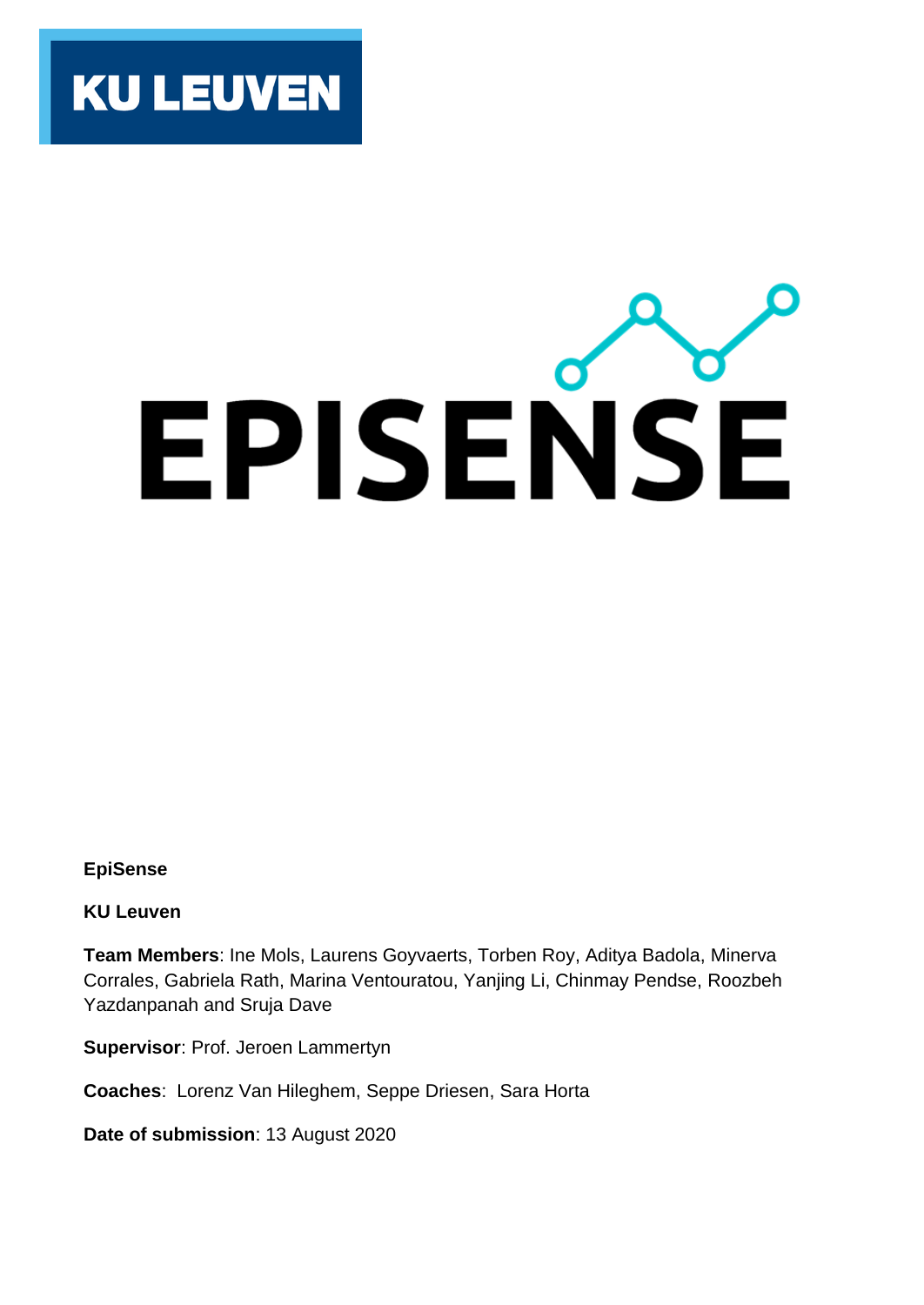

# **1. Summary for the SensUs website**

EpiSense is a diverse team of motivated KU Leuven students that came together to create an innovative sensing device, designed to detect the blood plasma levels of free valproate (fVPA), a drug that is commonly used to prevent epileptic seizures.

Our benchtop device with disposable cartridges is a user-friendly, must-have tool for all hospitals. A drop of blood from the patient onto the inlet of the chip suffices for the neurologists to set the process in motion. The in-house developed passive microfluidic system ((i)SIMPLE) automatically pulls the sample into the albumin trapping zone where magnetic nanoparticles efficiently filter out albumin conjugated VPA, which interferes with the drug's function and final measurement. The sample is then pulled into the detection zone where catalytically active DNA molecules (DNAzymes), the core of the sensing process, generate a fluorescent signal upon cleavage of their substrates. A numerical value appears at the LED screen a few minutes later, indicating the patient's fVPA levels.

Despite COVID-19, the EpiSense device is already designed. We are confident that with our determination and the support of our scientists and sponsors, our idea will soon materialise and contribute to improving the quality of life of millions of epileptic patients.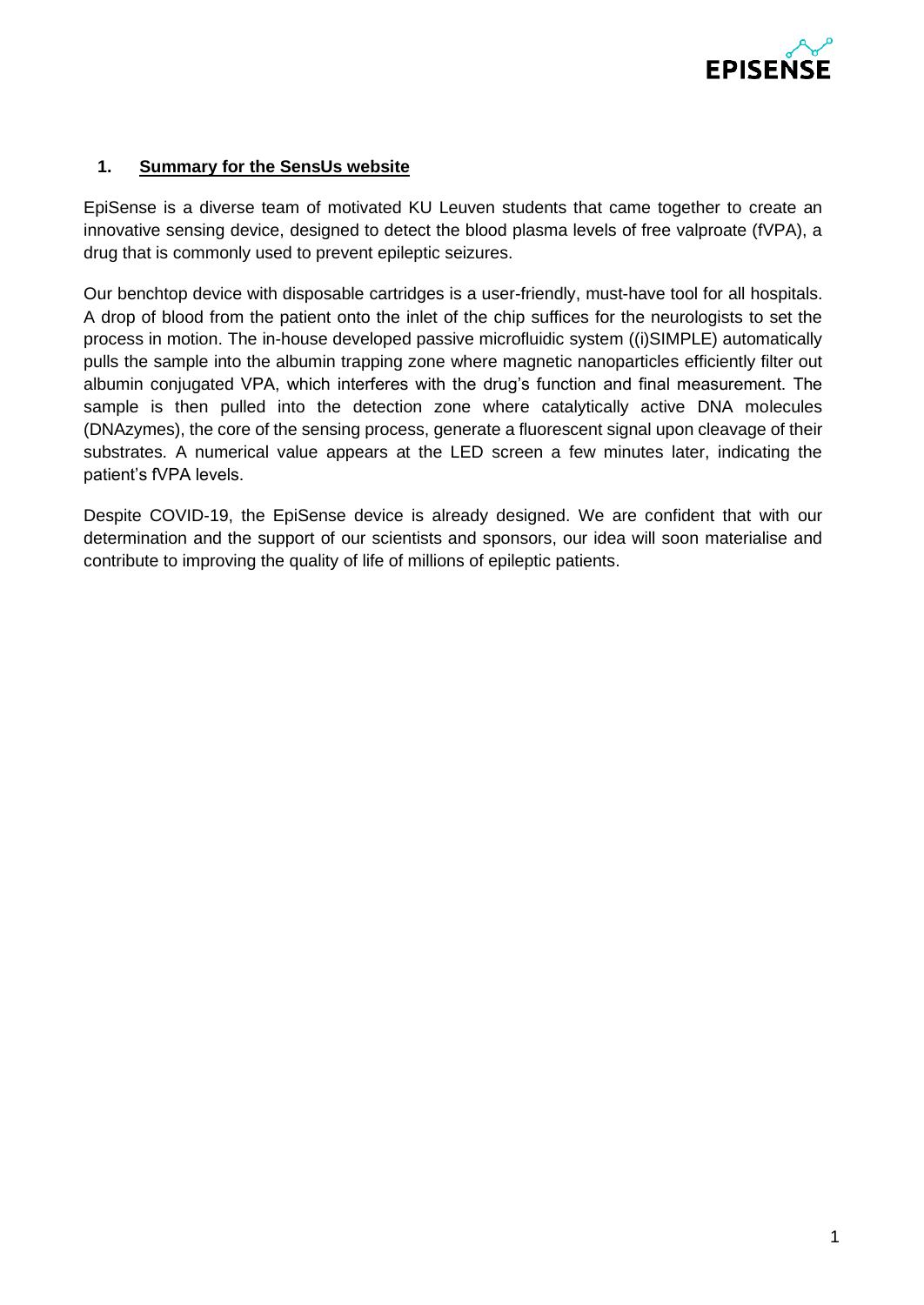

# **2. Biosensor system and assay**

## **2.1. Molecular recognition and assay reagents**

Our sensing system is a competitive assay based on DNAzymes, which are catalytically active nucleic acids that have recently attracted the attention of the scientific community and whose use in biosensor applications is emerging (1). The basic component of the competitive assay (figure 1) is a conjugate of VPA and an amine-labelled DNAzyme. These are linked together using 1-Ethyl-3-(3-dimethylaminopropyl)-carbodiimide (EDC), a water-soluble molecule of zero length that is used for many conjugation techniques as a crosslinker (2). First, EDC links to the carboxyl group of VPA to create an amine-reactive O-acylisourea intermediate. This intermediate will link to the

 $NH<sub>2</sub>$  group of the DNAzyme  $|_{ab}$ (appendix A), resulting in a VPA-DNAzyme conjugate (3).

This competitive assay is performed on-chip by flowing the assay components over a zone functionalized with specific monoclonal antibodies targeting VPA (detection zone) using a microfluidic system (see cartridge technology). Before performing the competitive assay, the sample containing an unknown concentration of VPA is mixed on-chip with a



*Figure 1 Schematic overview of the bioassay. a) A sample containing an unknown amount of VPA (green) is mixed with a known amount of VPA-DNAzyme conjugates (green-red). At the detection zone, anti-VPA antibodies, will capture both VPA and the conjugates. After washing, the substrate is added, resulting in a fluorescent signal by DNAzyme cleavage. b) The competitive assay will results in a high signal for low amounts of fVPA and vice-versa*

well-known amount of the VPA-DNAzyme conjugates. The immobilized antibodies in the detection zone will capture fVPA (if present in the sample) and DNAzyme-conjugated VPA when flowing over the plasma sample. Next, by flowing the pre-stored washing buffer over the detection zone all unbound components will be removed. Finally, the DNAzyme substrate is flown over the detection zone. This substrate is an oligonucleotide labelled with a fluorophore at one end and a quencher at the other end. This oligonucleotide consists of 11 DNA bases and 2 RNA bases (in the middle) to allow DNAzyme cleavage (appendix B). Upon cleavage, the fluorophore and quencher get separated, resulting in an increase in fluorescent signal(4).

## **2.2. Physical transduction**

The detection of fVPA on the EpiSense chip is based on the catalytic action of DNAzymes on a fluorophore-quencher substrate that flows over the detection zone and will generate a fluorescent signal (optical transduction) upon DNAzyme cleavage. Due to the fact that it is a competitive assay, a high fluorescent signal indicates a low amount of VPA in the patient sample and viceversa. (Figure 2)



*Figure 2 Intensity of the fluorescence signal in 3 situations: a) High, b) intermediate and c) low VPA concentration in plasma*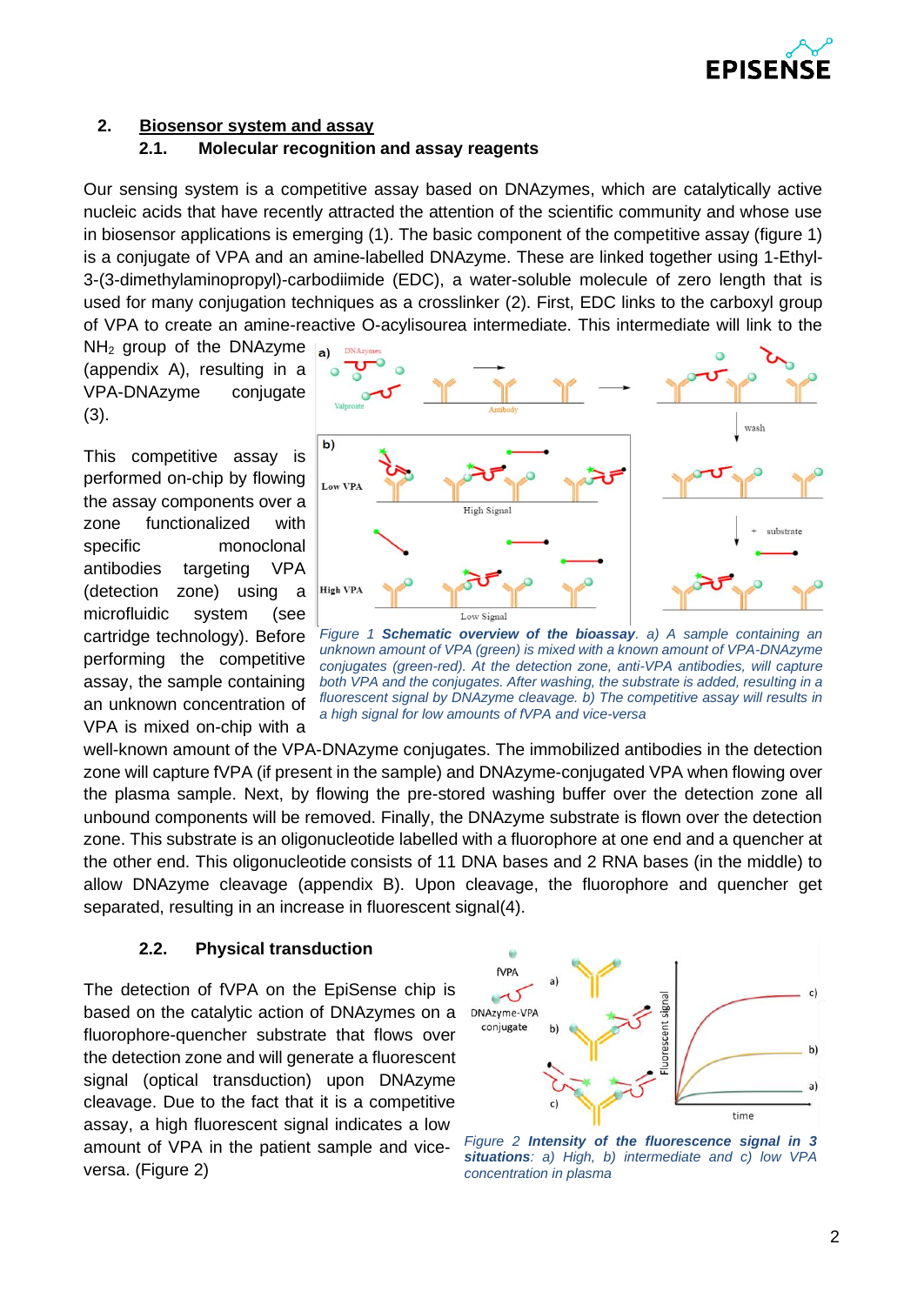

# **2.3. Cartridge technology**

The cartridge developed for the EpiSense reading instrument is a disposable, self-powered, easyto-use and cost-effective microfluidic chip. It is based on the patented (infusion) Self-powered Imbibing Microfluidic Pump by Liquid Encapsulation ((i)SIMPLE) technology developed at the MeBios Biosensors group at KU Leuven (5, 6) With this concept, pressure gradients can be generated by the capillary action of a porous material (PM). To start the pump, the working liquid (WL) is brought into contact with the PM by pushing on the activation chamber. Then, the PM starts wicking in the WL and a negative pressure is created, which pulls the sample liquid first over a zone where albumin, and thus most of the bound VPA, is removed from the sample (see below). Then, the sample is pulled further toward the detection zone. After being flown over the detection zone, the sample reaches a second pump that pushes the washing buffer and the fluorescent substrate over the detection zone. The microfluidics to make this possible is depicted in Figure 3a.



*Figure 3 EpiSense technology: a) Schematic representation of cartridge, b) side view of the microfluidic channels with albumin trap and c) design of the reader instrument.*

The sample interacts with magnetic nanoparticles that are coated with Cibacron Blue, a dye that has a high affinity for blood plasma proteins, and especially human albumin (7), to capture albumin in the two wells, acting as the albumin trap (Figure 3 b). These wells have a dual function, serving for both mixing and albumin depletion. When placed in the reader instrument, the first well is placed between two electromagnets (one above and one below), which apply complementary magnetic field pulses causing the particles to move, thus increasing sample and particles mixing and maximizing albumin intake. The second well is also placed on top of an electromagnet which will attract the nanoparticles that have escaped the first well by diffusion. In this way, the sample can be depleted of albumin (and hence, albumin-bound VPA), allowing the detection of fVPA in the detection zone.

# **2.4. Reader instrument and user interaction**

In the EpiSense reader device (15"x10"x5"), conceptually depicted in Figure 3 c, the generated fluorescence is focused through a lens and detected by photodiode, which comprises one half of the read-out system. The other half is composed of a touchscreen display that exposes a real-time fluorescence intensity curve. This system is coupled with an Arduino UNO motherboard which receives signals from the photodiode and then communicates it to the 3.5" touchscreen for the user to see. This measurement is internally compared with a calibration curve to determine the concentration of fVPA in the sample. The user is expected to apply a blood sample to the EpiSense cartridge and insert it in the EpiSense device (Figure 3 c). The chip will be locked inside the device, which will automatically begin processing the bioassay reactions. The user can see the device working as appropriate screens appear on the touchscreen. Additional options to see the previous usages of the device that log concentration of fVPA or to begin a new analysis will also be available.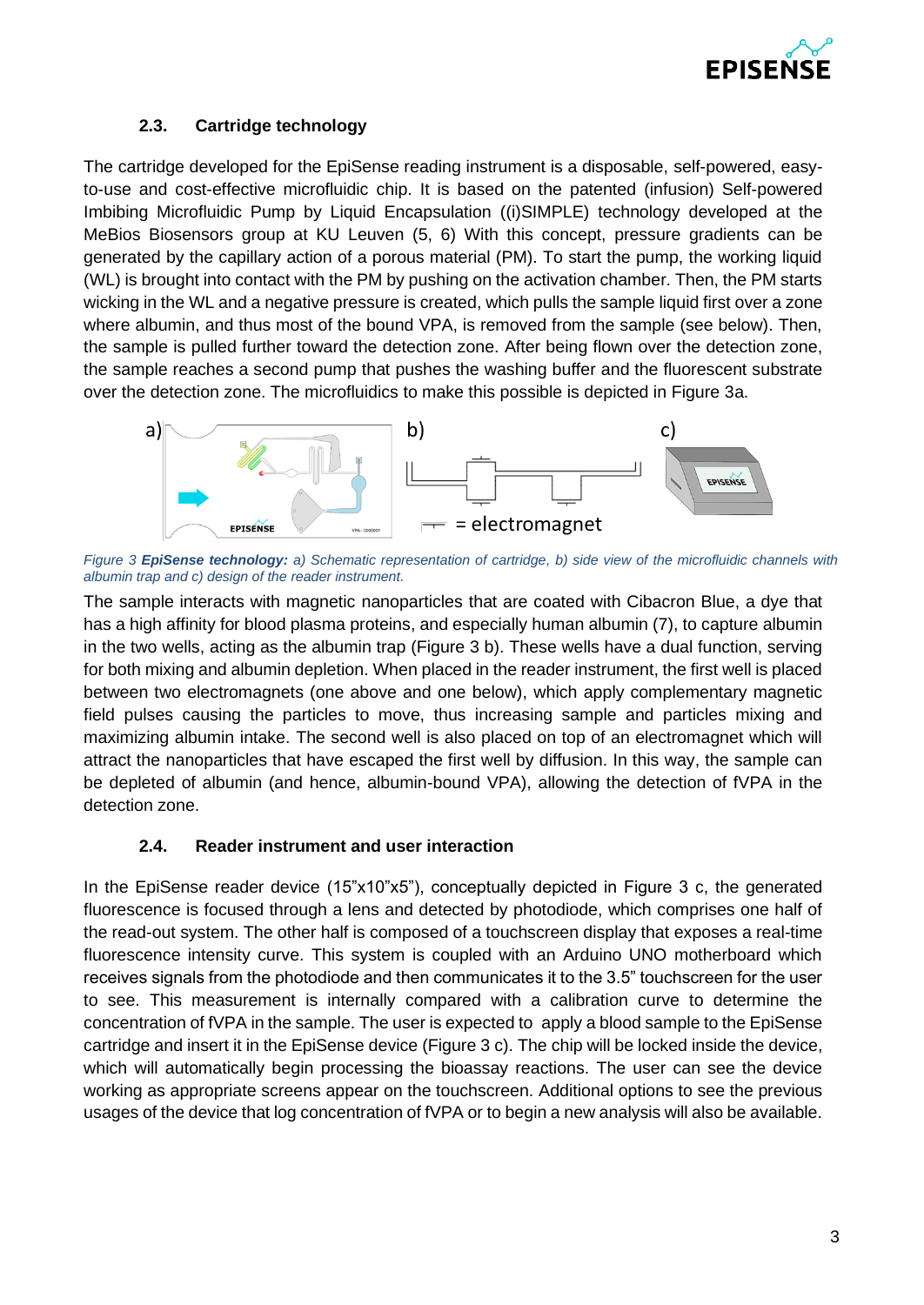

## **3. Technological feasibility**

**Bioassay**: The measurements to validate the assay were done with a Spectramax ID3 spectrophotometer in 384 well plates. The fluorescence was measured at an excitation wavelength of 485 nm and emission wavelength of 535 nm. The first test (Figure 4) confirmed that the DNAzymes can undergo the EDC-crosslinking process to make the DNAzyme-conjugated VPA and still be active. These conjugated DNAzymes were compared to normal DNAzymes to see what the effect is on the DNAzyme activity. All the solutions contained 0.25 µM DNAzyme. The average activity of DNAzyme conjugated with VPA is slightly lower than the DNAzymes that did not go through the EDC conjugation process but still acceptable in the same range





*Figure 4 DNAzyme activity at minute 5 of different DNAzyme conformations. DNAzyme concentration 0.25 µM. Error Bars represent standard deviation (n = 3).*

*Figure 5 DNAzyme activity with immobilized antibodies in well. DNAzyme concentration 1µM. Error Bars represent standard deviation (n= 4).*

After proving that the DNAzymes remained active after the conjugation process, it was necessary to show whether the conjugation between VPA and DNAzymes worked and to ascertain if these conjugates can still bind to the anti-VPA antibodies. Therefore, the wells were coated with antibodies (Figure 5). The concentration of VPA conjugated DNAzymes in these experiments was 1µM. VPA-DNAzyme conjugates can still bind to anti-VPA and the conjugation with the DNAzymes was successful. This experiment did show lower signals compared to the experiments in solution shown in Figure 4. With a subsequent buffer optimization (results not shown) we were able to increase the

difference compared to the negative control by incubating in PBS at pH 5.

The measurement was then performed with different concentrations of DNAzymeconjugated VPA, to determine if this difference is measurable (Figure 6). The highest concentration of DNAzyme (2 µM) did create a higher signal with a steeper slope compared to the lower concentrations. There is also a measurable difference between concentration 1 µM and 0.5 µM. This indicates the feasibility of using the DNAzyme-VPA conjugates in a competitive assay.



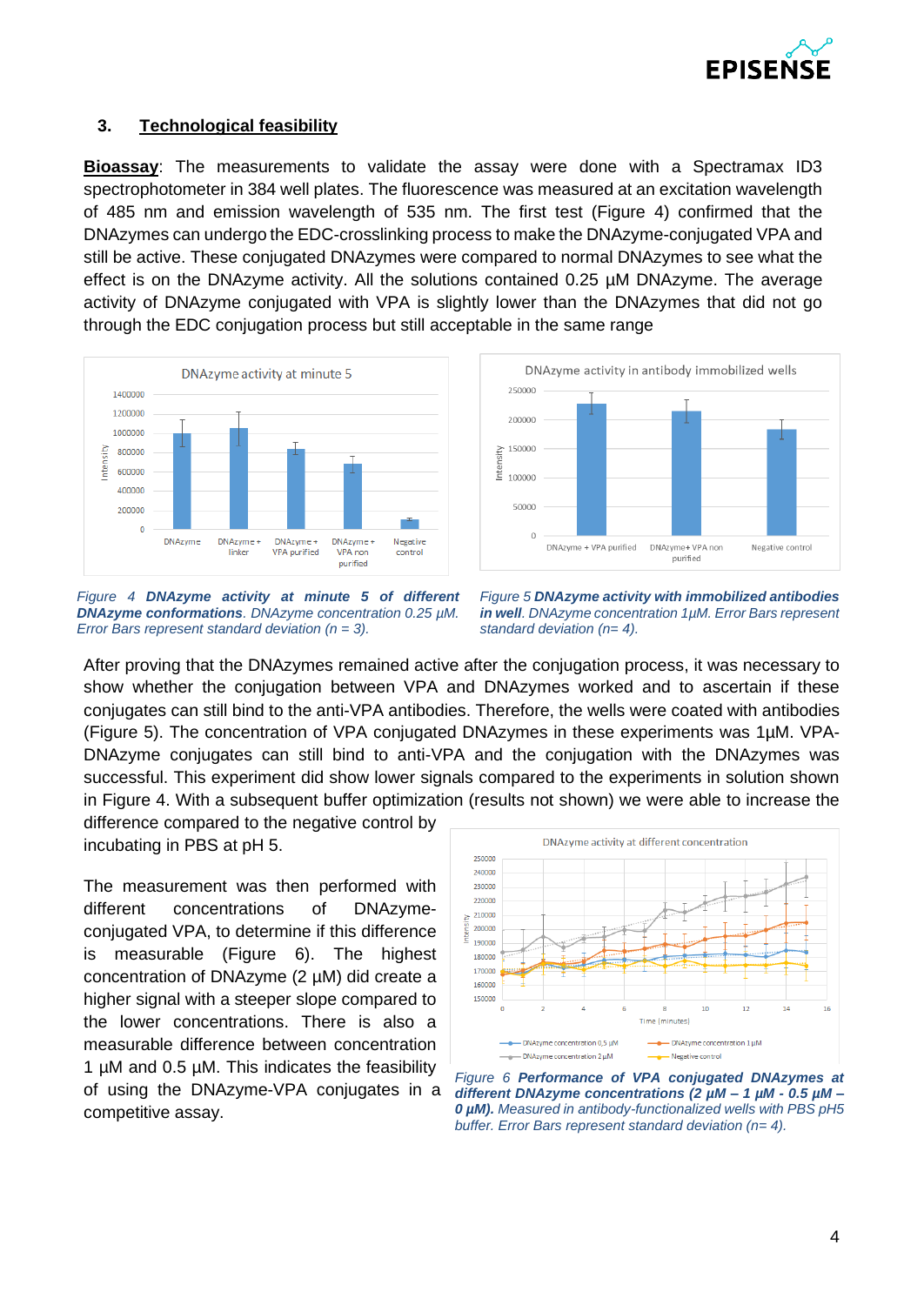

The next step would be adding fVPA to the assay to determine if the signal would change according to the concentration of VPA present in the sample. Furthermore, optimizing, upscaling and implementing the assay on the chip would be done in the following stages. However, the time in the lab was limited due to COVID-19 measure so we were not able to perform these tests.

**Albumin trap**: Preliminary experiments to test the feasibility of the concept of albumin depletion by functionalized particles was carried out by using a representative bovine serum albumin (BSA) model for the proposed on-chip albumin depletion. Magnetic microparticles were functionalized with antibodies against BSA through streptavidin - biotin chemistry. Then, they were mixed with fluorescently labelled BSA samples of known concentrations (0.01 mg/mL, 0.001 mg/mL). After incubation, these samples were tested for depletion activity using the Spectramax ID3 spectrophotometer. The depletion results obtained (Figure 7) using this model showed average 41% and 19% depletion for the 0.1 mg/mL and 0.001 mg/mL BSA samples.



*Figure 7 Albumin trap depletion using functionalized magnetic bead for BSA samples with (a) 0.01 mg/mL (b) 0.001 mg/mL in PBS buffer, observed using fluorescent measurements*

These results on the model system can be improved significantly in the final design for two important reasons: (i) Cibacron Blue dye has a higher binding affinity for human serum albumin compared to the antibodies (anti-BSA) for bovine serum albumin; (ii) Functionalized magnetic nanoparticles can be used in lower concentrations on-chip by improved surface-to-volume ratio. The latter are also less prone to sedimentation compared to the micro-sized particles.

**Microfluidics:** A major technical issue of our concept was the need for flowing over the sample plug as first over the detection zone, and only afterward the other reagents (washing buffer + substrate). Therefore, an innovative microfluidic system, based on both SIMPLE and iSIMPLE, has been developed to allow the integration of the bio-assay on chip, as depicted in Figure 8 below.



*Figure 8 Two-plug system in action: (a), (b) first (sample) plug flows over inlet of second pump and activates it, (c) second (pre-fluorescent) plug flows and allows detection of fVPA*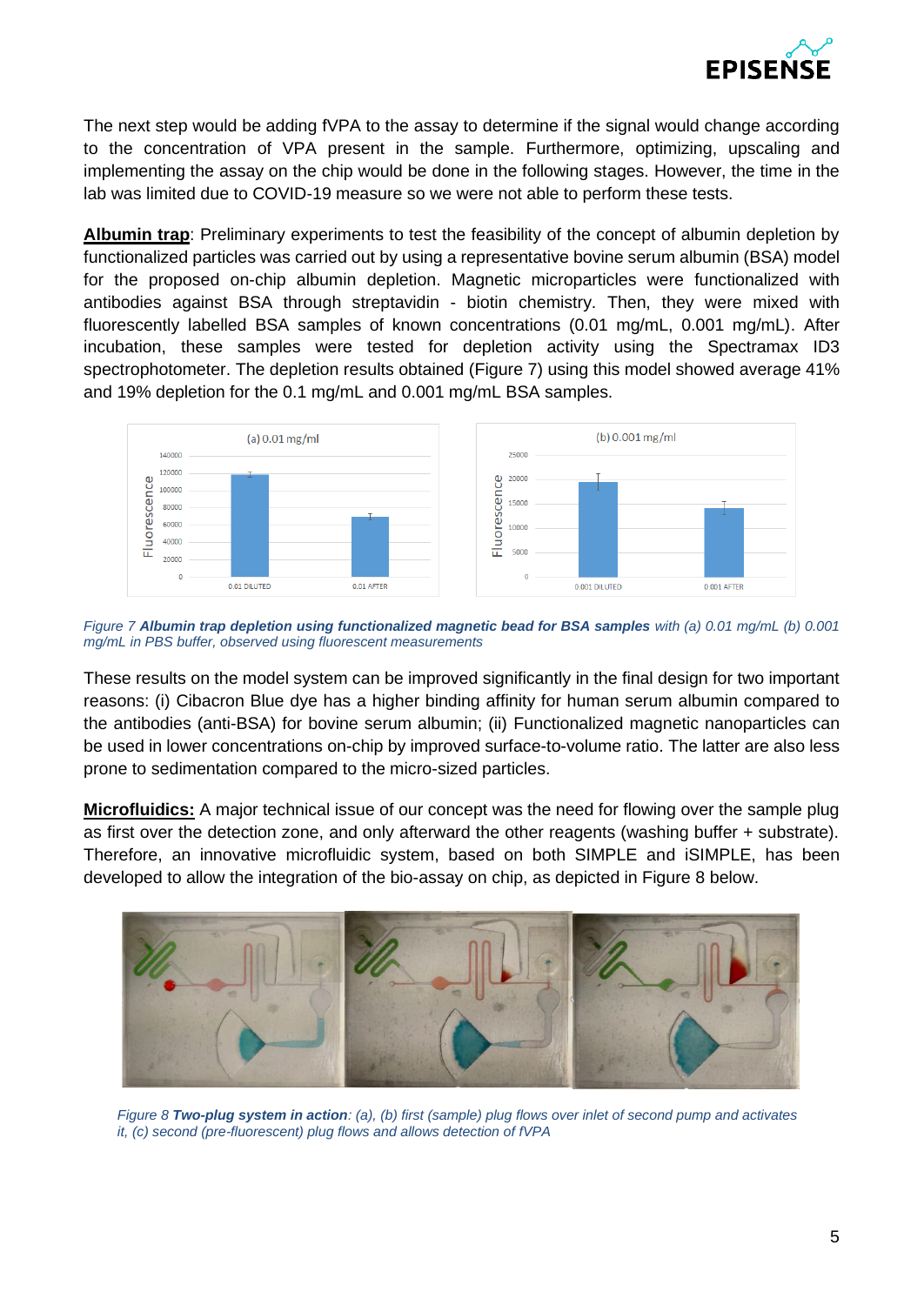

# **4. Originality**

**Team**: The detection of fVPA by biosensors has already been proven by different researchers (8). However, the analyte's direct measurement from blood samples remains a challenge mostly because of (i) the small molecular size of VPA and (ii) the difficulties in purifying the fVPA due to its high affinity to blood plasma proteins, primarily albumin. The first problem was solved by Zabardasti et al. (9), which determined fVPA levels by a voltammetric assay. The second problem was tackled by Müge Andaç (10), which showed that the high affinity of Cibacron Blue F3GA (CB) to albumin could be used for albumin depletion in proteome studies. Besides, the purification of samples in a microchip can be achieved using modified magnetic nanobeads coupled with a direction-changing magnetic field (11). Furthermore, the combination of CB with magnetic nanobeads has been explored before (10). Finally, DNAzymes have been used in several studies, and are already used in biosensors for metal ions, glucose, and DNA detection, in which some of them use DNAzymes linked to another compound (12)(13). However, there is no report in the literature on the use of DNAzymes to detect VPA. With that in mind, our team decided to develop a biosensing concept based on DNAzymes with a purification step using magnetic nanobeads coated with CB. The novelty of the EpiSense biosensor lies in the use of DNAzymes to detect fVPA, and the mixing and purification of the sample by magnetic nanobeads in a single self-powered microfluidic chip (SIMPLE), with no need of intervention of the analyst after insertion of the sample. The idea was achieved by the collaboration of all team members guided by the coaches' supervision, and the originality of it was extensively checked. To the best of our knowledge, there is no biosensor or assay that combines magnetic nanobeads, DNAzymes, and the kind of competitive assay we use for the detection of fVPA.

**Team's Supervisor**: The team received support from us, the supervisor and coaches, in every step of the development of this biosensing concept. More specifically, in the initial phase of the project, we discussed a selection of technologies and biosensing concepts with the team, inspired by the expertise and materials available within our group. Next, based on these concepts, an extensive literature search and their own interests and knowledge, the team came up with a number of ideas for the biosensor. Subsequently, we guided them in deciding on the final sensing principle, to end up with both a novel and feasible biosensing concept. Since the COVID-19 measures of KU Leuven severely limited the time that the students could spend in the lab (15 days in total from March till August), we offered additional support in efficiently organizing the lab work for collecting preliminary data. More specifically, we helped them in selecting the experimental tasks that would be feasible to carry out over this short period of time. In addition, we provided protocol drafts and training in the lab, to reduce the time required for experimental setup. Afterwards, the students planned, performed and interpreted the experiments independently. The business plan related to this biosensing concept was fully developed by the team. They looked independently for relevant information and partners to help them prepare a strong business plan, stressing the economic relevance of the proposed technology.

The biosensing concept is novel in several aspects of the proposed technology. Some of the major innovations are (i) the proposed microfluidic concept allowing the sequential flow of reagent plugs over a detection zone using (i)SIMPLE pumps, (ii) the use of magnetic particles to remove albuminbound VPA from the plasma samples, (iii) the trapping of these particles on an (i)SIMPLE chip and (iv) the DNAzyme-based competitive assay for therapeutic drug monitoring, implemented on a microfluidic chip. It is, to the best of our knowledge, the very first time that these concepts are used in this way and joined to establish a novel biosensor for therapeutic drug monitoring.

**Supervisor:** Jeroen Lammertyn **Team captains:** Ine Mols & Laurens Goyvaerts



6

ARAN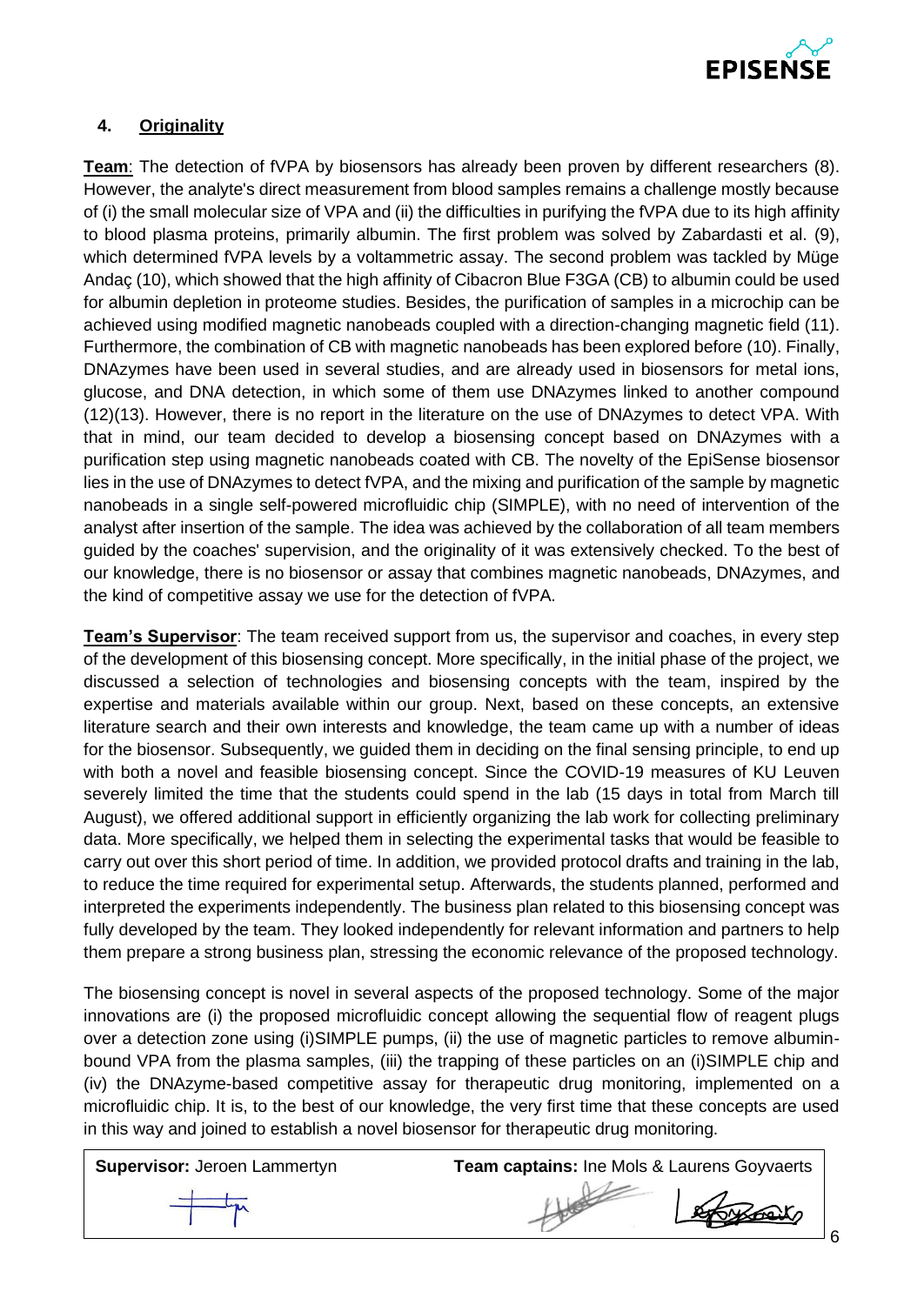

# **5. Translation potential**





# **5.2. Stakeholder desirability**

It is estimated that epilepsy affects between 5-6 million people in Europe, with a global prevalence between 0.6-1.2% of the population (14). For those treated with the drug VPA, there is a need for accurate and fast free VPA measurements, especially for epileptic patients suffering from underlying conditions such as hypo-albuminemia, hepatic disease, kidney impairment or for emergency situations like Status Epilepticus (17). Since responses to anti-epileptic drugs vary for each individual, limitations in determining drug levels in blood fast enough hampers proper treatment for the patients. Non-optimal dosing can negatively affect the patient's treatment success and health leading to severe side effects (15). Moreover, this cost-ineffective treatment leads to an increased annual cost for healthcare systems and implicit narrowing of the accessible market for pharmaceutical companies. A point-of-care (POC) test for therapeutic drug monitoring (TDM) may be applied at each doctor's visit to monitor therapy compliance, adjust therapeutic dose, and in emergency situations such as Status Epilepticus. Keeping the total addressable market in Europe in mind, an absolute minimum case of 5 million potential TDM tests per year for most commonly used anti-epileptic drugs (AEDs) could be achieved. Given that many patients are managed with several AEDs at the same time, and visit a specialist more than once per year, this number is potentially much larger.

Our stakeholder desirability comprises three parties: the epilepsy patients, the neurologists and our targeted pharmaceutical business partner Mylan. The choice for the latter is explained in the Business Feasibility paragraph. The proposed POC biosensor eliminates the need to send the samples to a lab. It brings down the time-to-result from several hours/days to less than ten minutes leading to a more efficient and cost-effective treatment. The main benefit is that the patients are immediately informed at the doctor's office and action can be taken by the doctor to adjust the patients drug intake. This also leads to a better informed patient and ultimately provides better control of their drug intake. This approach also results in the fact that they can stay longer at a specific prescribed dosage of drug, which eliminates the avalanche treatments that current epilepsy patients face. Moreover, reduced

<sup>&</sup>lt;sup>1</sup> See appendix C for larger version.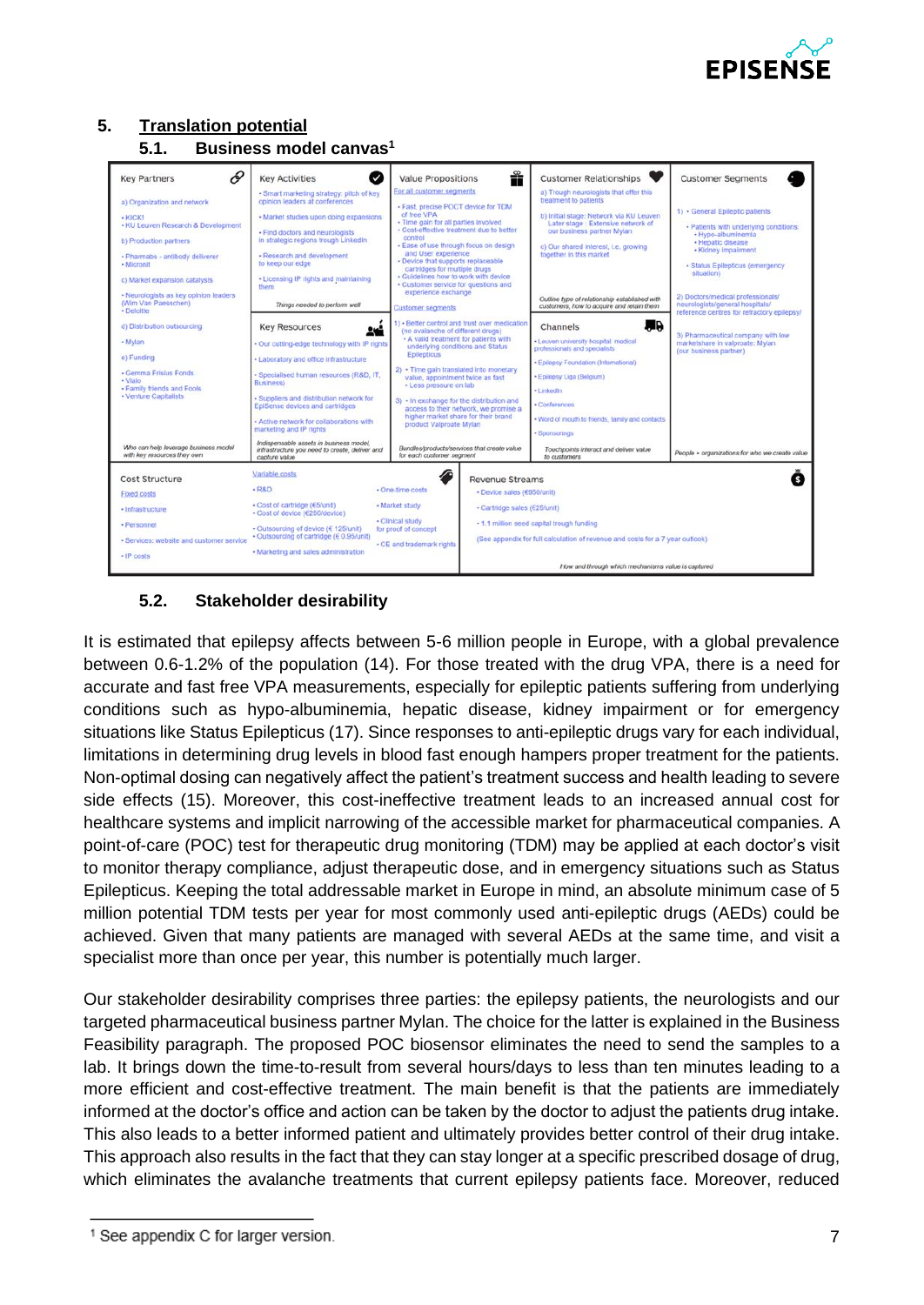

time-to-result offers new possibilities for emergency cases and other patient's subgroups. Due to the time gain, the neurologist can meet by average two patients instead of one. An estimation has been made that the profit for this stakeholder, being €6 744 in the first year after paying the initial investment for the device. For Mylan, we aim to have a sustainable partnership to expand together in the valproate market for epilepsy patients. We have estimated that the gain in VPA usage could result in  $\epsilon$  2 174 400 as a new income for Mylan per year, if VPA usage is increased by 3% in Europe and their market share is accounted at 10%. By proposing a cost-effective, fast biosensor with a precision equivalent to the gold standard lab tests of Roche Cobas, we aim to keep the trust of our three stakeholders. Our goal is to provide a stable drug intake to ensure a stable patient life.

# **5.3. Business feasibility**

The foundation of the EpiSense start-up consists of a technical team assisted by an advisory board from MeBioS KU Leuven specialized in biosensor technology and microfluidics. The technical team is composed of a bioassay team, microfluidics engineer with support from an in-house innovation manager from KU Leuven. The expertise and network of KICK and the KU Leuven's R&D department will help in the organization of the start-up. They have a very high success rate in these venture types and have the most experience as an R&D incubator of its kind in Europe. For the production, EpiSense relies on Pharmabs, our key partner for exclusive antibodies. The manufacturing and scaling up of our products will be outsourced to the specialized manufacturing company Micronit. We have also contact with key opinion leaders at the university hospital that can be used as key partners for the proof of concept by carrying out a clinical study in the 4 centers for Epilepsy in Belgium. (UZ Leuven, UZ Gent, UCL Saint-Luc and ULB-Erasme). To acquire other key partners for our market expansion, EpiSense also trusts these key opinion leaders to give pitches about our start-up at conferences organized by the Epilepsy Foundation and the Epilepsy Liga. In return, they are given the opportunity to be the first ones to make use of our cutting-edge technology on a cost-free basis during the clinical studies. Deloitte is contacted to carry out market surveys upon expansion.

The commercialization strategy will consist of selling our devices and cartridges to a pharmaceutical company to be further sold to neurologists. To do so and to acquire other customers, EpiSense opts to close a deal with Mylan as our business partner for the distribution. Mylan is a smaller player in the valproate market, yet a big Pharma player, making it an interesting choice to grow together in this market. We plan to start this collaboration in 2023, after a proof-of-concept and clinical study. In the deal, Mylan will carry out the distribution with corresponding costs. In return, they receive a higher market share for their brand product Valproate Mylan by having an extra product over direct and very important competitors like Sanofi.

For a successful commercialization, the key activities are smart marketing to transmit adequately our value proposition, third party collaborations in particular with the pharmaceutical company, and continuous research for future opportunities to expand our customer base. The latter can be achieved by expanding into migraine or bipolar disorder or by developing a multiplexing chip to target other drugs at the same time. The multiplexing on chip has great promise as our technology has the technical feasibility to do that and there are many more anti-epileptic drugs in the market that have the same efficacy as valproate.

# **5.4. Financial viability**

EpiSense's financial viability is supported by a business strategy, built upon surveys and interviews with patients, neurologists and investors. EpiSense has had meetings with Wim Van Paesschen, to understand the needs for doctors, Tim Buckinx CEO of epihunter whose son has epilepsy, to validate the needs and a day in the life of an epileptic patient, Filip Delport CEO of FOx Biosystems, to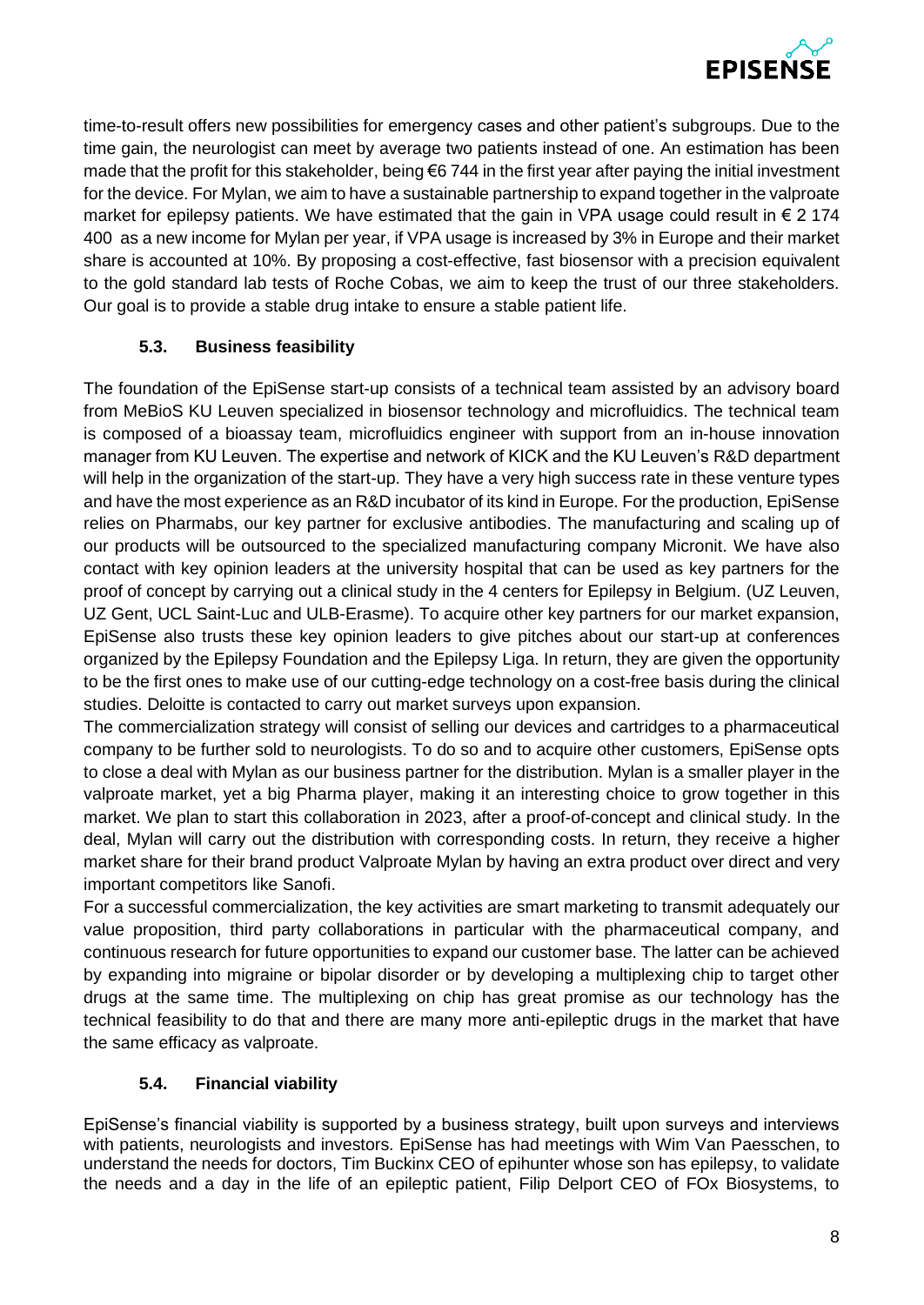

understand the hurdles a start-up faces in the biosensor market, Marrit van den Heuvel from KICK, to get a view of the benefits of being a spin-off from the University, Francesco Dal Dosso an innovation manager from the KU Leuven, to validate our business case.

Our in-house developed benchtop EpiSense device and cartridges make up our revenue stream. The cartridge will be the key driver of EpiSense's financial growth. Both benchtop device and cartridge sales will be enabled through a strategic business partnership with Mylan and will be sold to them for €950/unit and €25/unit, respectively.

In Europe, the direct and indirect healthcare costs per patient were estimated to be more than €6 000/patient/year in France, Germany and the UK. This equates to total annual costs of almost €15 billion in these European countries alone in 2012 (based on total number of active prevalence cases) (18). Keeping the untapped market of TDM devices for Epilepsy in mind, it is clear that it holds a huge potential. Instead of having optimistic estimates, we did a worst case financial analysis. For the full calculation of our cost structure and revenue stream, we kindly invite you to have a look at the appendices. The summary of this analysis is visualized in figure 9 and table 1.

Keeping in mind the total addressable market of  $\pm 66,000$  epilepsy patients in Belgium, 184,000 in the Benelux and 5 million in Europe, from which  $\pm$  11% uses valproate(16). We ought to target 40% of these patients in the four refractory centres for epilepsy with the help of our key opinion leaders, resulting in 4.4% of the total market in Belgium in 2023. The following years, we assume to increase our market share by (i) expanding subsequently to the Benelux and Europe, (ii) reaching more than 40% of the VPA users each year, (iii) upscaling the percentage of VPA usage among epileptic patients due to our promising device. The accumulated market share over the next 7 years is presented in table 1.

In order to ensure a long-term sustainable business, critical initial and upscaling investments will need to be done in the first two start-up years while carrying out our study to have a proof of concept. After two R&D and upscaling years, we will start selling our devices and cartridges in 2023. The breakeven point will be reached in 2026 years, 3 years after the initial product to market.



*Figure 9 Estimated revenue, cost projection and net income for the first operating years*

*Table 1 Estimate of our market share of total adressable market for the first operating years*

|      | <b>TOTAL ADDRESSABLE MARKET</b>           |                                                                  |
|------|-------------------------------------------|------------------------------------------------------------------|
|      | <b>Europe</b>                             | <b>Benelux</b>                                                   |
|      | <b>2023</b> 2880/5 million= <b>0.06</b> % | $2880/66000 = 4.4%$                                              |
| 2024 |                                           | 11756 / 5 million = $0.24 \%$ 11756 / (66 000 + 124 000) = 6.2 % |
| 2025 | 21804/ 5 million = $0.44$ %               | $21804 / (66000 + 124000) = 11.5 %$                              |
| 2026 | 47310 / 5 million = $0.9 \%$              | $31800/190000 = 16.7%$                                           |
| 2027 | 69020 / 5 million = $1.3 \%$              | 38 000 / 190 000 = 20 %                                          |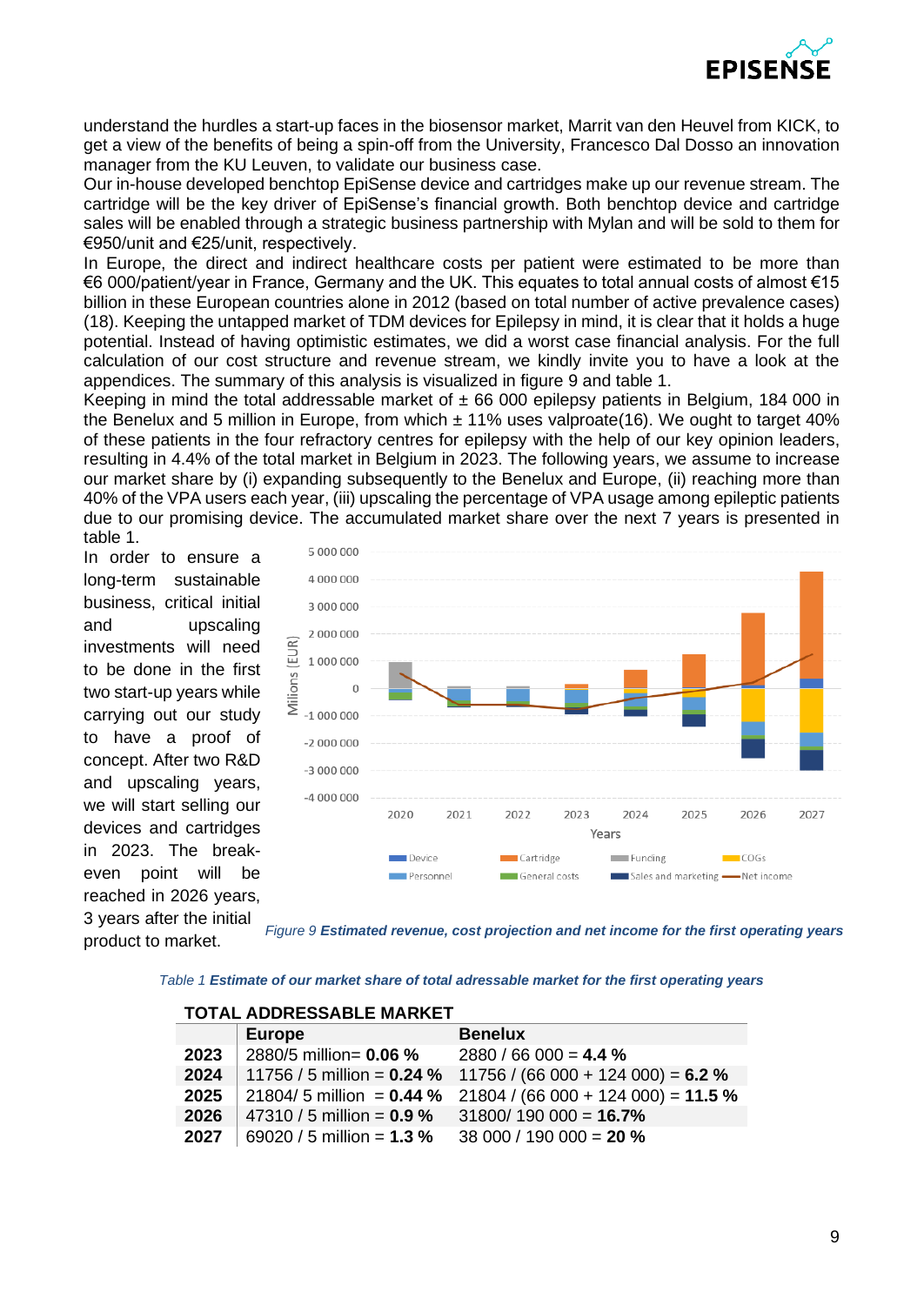

# **6. Team and support**<sup>2</sup>

## **6.1. Contributions of the Team Members**

- **Aditya Badola** is a member of the entrepreneurship and technology development team.
- **Yanjing Li** is part of the bioassay team and social media team.
- **Ine Mols** is the team captain of the bioassay team and part of the sponsoring team.
- **Torben Roy** is part of the technology, entrepreneurship and the sponsoring team.
- **Marina Ventouratou** is a member of the bioassay, the social media and sponsoring team.
- **Minerva Corrales** is part of the bioassay as well as the sponsoring team.
- **Gabriela Rath** is a member of the bioassay team and the social media team.
- **Chinmay Pendse** is a member of the technology and the social media team.
- **Laurens Goyvaerts** is the team leader of the technology and entrepreneurship team.
- **Roozbeh Yazdanpanah** is a member of the technology and social media team.
- **Sruja Dave** is part of the technology team.

# **6.2. People who have given support**

- **Prof. Jeroen Lammertyn** is the head of the MeBioS-biosensors group of KU Leuven. He arranged the participation of the KU Leuven team in SensUs, allowed us to work in his lab and gave us the available equipment. Without this, our participation in SensUs would not be possible.
- **Dr. Dragana Spasic** is the research manager of the MeBioS-biosensors group. She offered her help when finalizing the bioassay concepts and was happy to give her opinion when we were not sure about which approach to choose.
- **Dr. Francesco Dal Dosso** is the IOF-manager of the Biosensors group. With his expertise, he was able to help us with the finishing touches of the business plan.
- PhD candidate **Sara Horta** is one of our coaches. Her expertise in (protein-based) bioassay development was of great value in the development of our biosensing concept.
- PhD candidate **Lorenz Van Hileghem** is one of our coaches, as an expert in (i)SIMPLE microfluidics, his knowledge was essential to make the technological part of the concept succeed.
- PhD candidate **Seppe Driesen** is one of our coaches, with his experience in DNA nanotechnology, he taught us to understand, develop and interpret DNAzyme-based bioassays.
- **Dr. Karen Ven** is one of our senior coaches. She offered her help in the DNAzyme-related work and was able to support the team in a practical way, thanks to her experience in coaching earlier SensUs teams.
- **Dr. Karen Leirs** is one of our senior coaches and helped both the bioassay and technology team with her experience in the field when asked. She was also able to offer practical help, thanks to her experience with SensUs in previous years.
- **Prof. Wim Van Paesschen** is the epilepsy expert at the neurology department at Gasthuisberg (the KU Leuven university hospital). He offered help to the business team by indicating the current needs for TDM in Epilepsy patients, based on his own experience.

# **6.3. Sponsors**

- **Dr. Filip Delport** is the CEO of Fox Biosystems, a spin-off company of the Biosensors group. He offered help for the business plan by answering our questions based on his own experience of starting a company in the Biosensors and Diagnostics field.
- **Epihunter** is a resourceful and helpful company that readily shared their personal experience dealing with epileptic persons and how they generated feedback on the use of their technology. This input was particularly useful to develop our business canvas and predict market value in future.
- **KICK** is the entrepreneurship division of KU Leuven. Marrit van den Heuvel from KICK helped in creating the business plan, taking it to the next level with her insights and expertise.

<sup>&</sup>lt;sup>2</sup> See appendix D for detailed version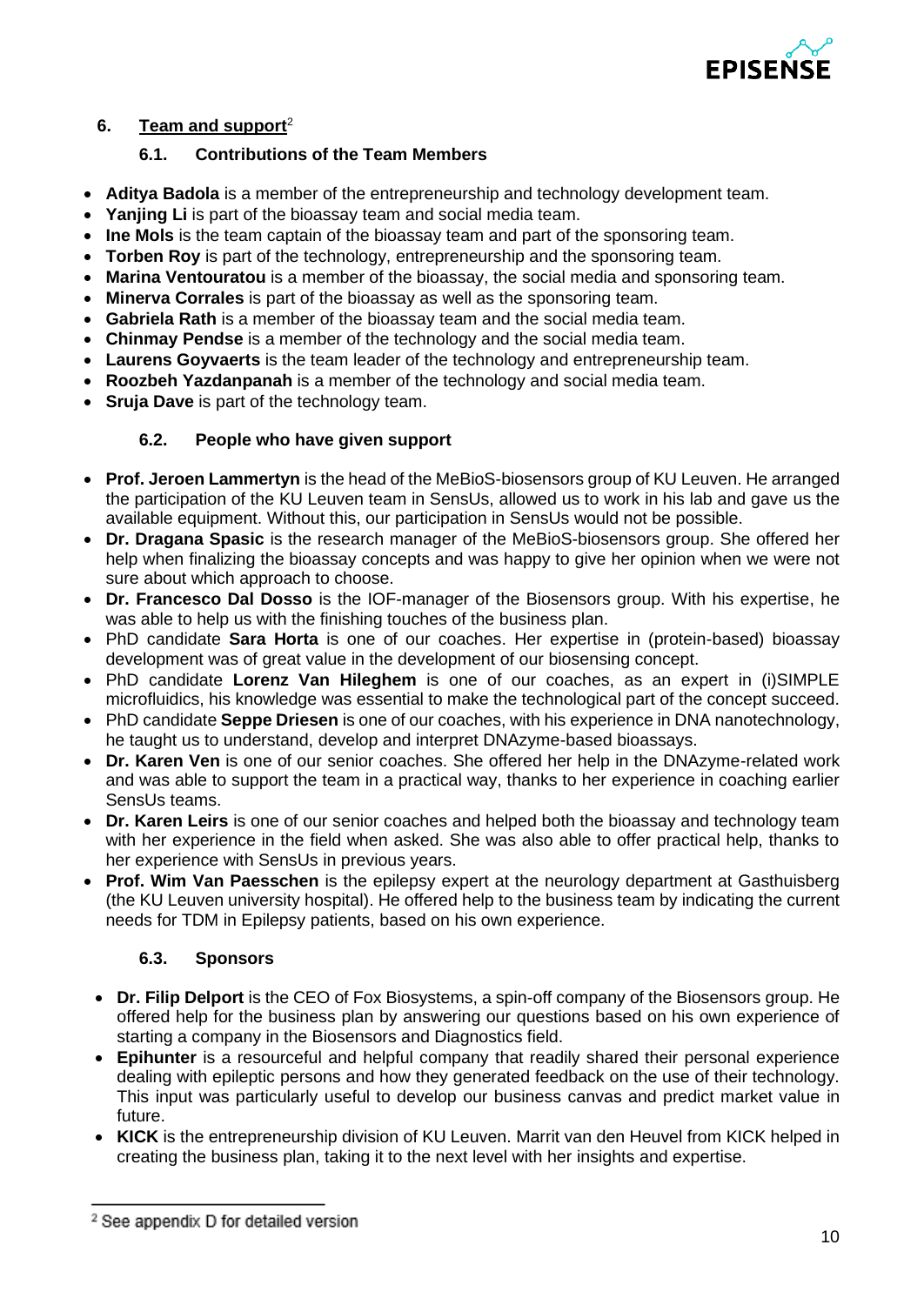

# **7. Final Remarks**

First of all, we want to start off with showing our gratitude to SensUs for organizing the event and to KU Leuven and Prof. Dr. Lammertyn for the opportunity to participate in the event. Being part of the EpiSense team allowed us to evolve as scientists and to learn new skills. We want to specifically thank our coaches for their support and the countless hours they put in the team. Additionally, we want to thank our sponsors for the shared knowledge and advice.

Our coaches and the team were challenged this year by the difficult situation we, and most of the other teams, faced due to the COVID-19 pandemic. Even though the coaches did everything they could to get us back in the lab, ongoing limitations and regulations made our time limited. This is the reason why we can only show preliminary data. We do believe that our biosensing concept is a realistic idea that could be implemented to help patients using VPA. The biosensor could also be modified to detect other drugs by changing the cartridge, by immobilizing different antibodies and by changing the DNAzyme conjugates. Despite all challenges we faced, we are grateful for the opportunity and would recommend participation to all.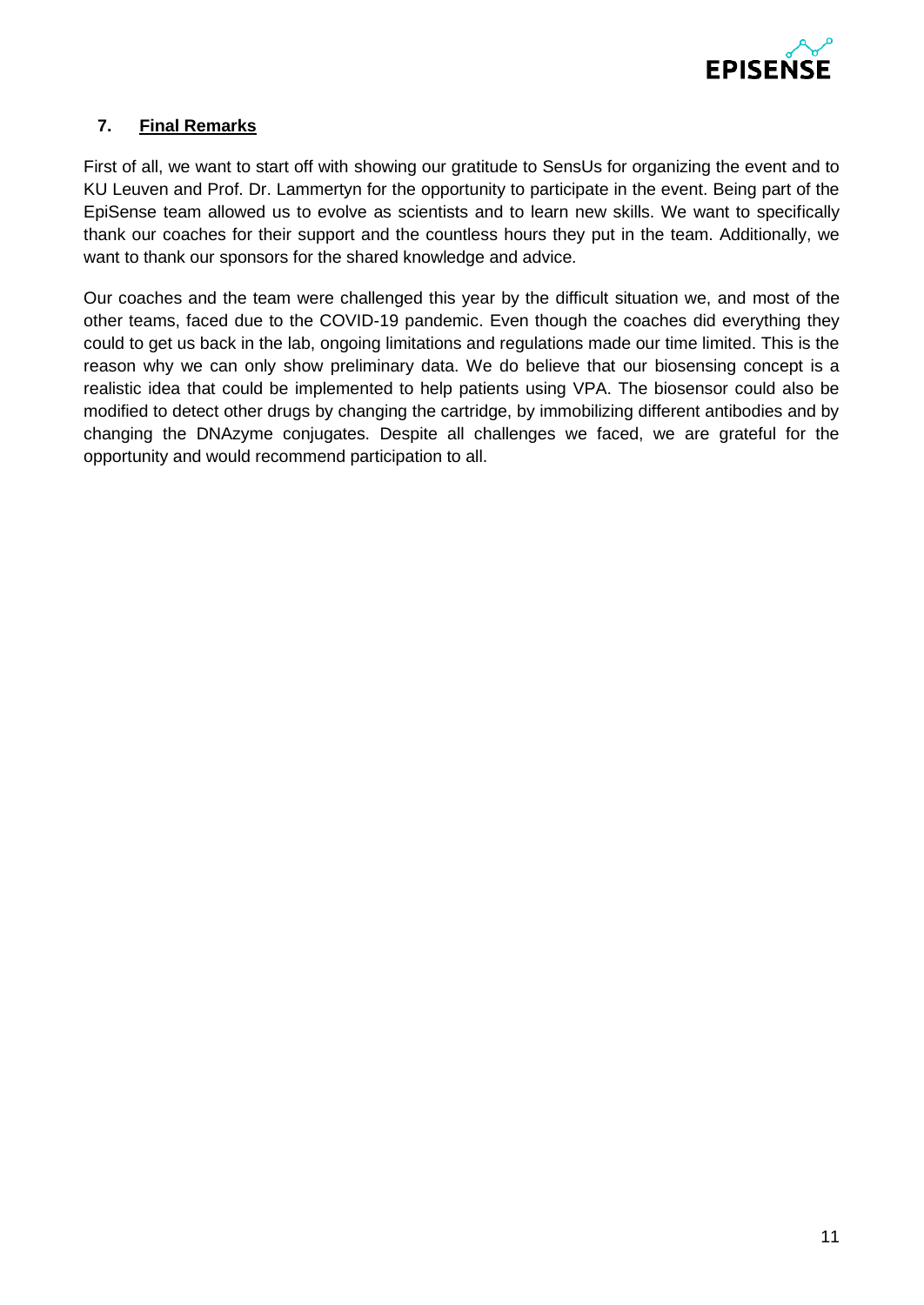

# **8. References**

- 1. Safdar S, Lammertyn J, Spasic D. RNA-Cleaving NAzymes: The Next Big Thing in Biosensing ? Trends Biotechnol. 2020;1–17. Available from: https://doi.org/10.1016/j.tibtech.2020.04.012
- 2. Thermo Scientific. EDC instructions. 0747(22980). [https://assets.thermofisher.com/TFS-](https://assets.thermofisher.com/TFS-Assets/LSG/manuals/MAN0017125_EDC_UG.pdf)[Assets/LSG/manuals/MAN0017125\\_EDC\\_UG.pdf](https://assets.thermofisher.com/TFS-Assets/LSG/manuals/MAN0017125_EDC_UG.pdf)
- 3. Conde J, Dias JT, Grazú V, Moros M, Baptista P V. Revisiting 30 years of biofunctionalization and surface chemistry of inorganic nanoparticles for nanomedicine. 2014;2(July):1–27.
- 4. Ma L, Liu J. Catalytic Nucleic Acids : Biochemistry , Chemical Biology , Biosensors , and Nanotechnology. ISCIENCE . 2020:23(1):100815. Available from: https://doi.org/10.1016/j.isci.2019.100815
- 5. Dal F, Bondarenko Y, Kokalj T, Lammertyn J. Sensors and Actuators A : Physical SIMPLE analytical model for smart microfluidic chip design. Sensors Actuators A Phys. 2019;287:131– 7. Available from: https://doi.org/10.1016/j.sna.2019.01.005
- 6. Kokalj T, Park Y, Lee LP. Lab on a Chip Self-powered Imbibing Microfluidic Pump by Liquid Encapsulation : SIMPLE †. 2014;4329–33.
- 7. A CBFG, Leatherbarrow RJ, Deant PDG. Studies on the Mechanism of Binding of Serum Albumins to Immobilized. 1980;189.
- 8. Huang L, Gunawan C, Yen Y, Chang K. Direct Determination of a Small-Molecule Drug, Valproic Acid, by an Electrically-Detected Microcantilever Biosensor for Personalized Diagnostics. 2015;37–50.
- 9. Zabardasti A, Afrouzi H, Pourtaghavi R. A simple and sensitive methodology for voltammetric determination of valproic acid in human blood plasma samples using 3-aminopropyletriethoxy silane coated magnetic nanoparticles modi fi ed pencil graphite electrode. Mater Sci Eng C. 2017;76:425–30. Available from: http://dx.doi.org/10.1016/j.msec.2017.02.140
- 10. Andaç M. Cibacron blue immobilized poly ( glycidyl- methacrylate ) nanobeads for albumin removal in proteome studies for albumin removal in proteome studies. 2015;1401.
- 11. Huang Y, Xu T, Wang W, Wen Y, Li K, Qian L, et al. Lateral flow biosensors based on the use of micro- and nanomaterials : a review on recent developments. 2020;
- 12. Zhang X-B, Kong R-M, Lu Y. Metal Ion Sensors Based on DNAzymes and Related DNA Molecules. 2012;
- 13. Shlyahovsky B, Li D, Katz E, Willner I. Proteins modified with DNAzymes or aptamers act as biosensors or biosensor labels. 2007;22:2570–6.
- 14. WHO. EPILEPSY IN THE WHO EUROPEAN REGION : Fostering Epilepsy Care in Europe. [https://www.who.int/mental\\_health/neurology/epilepsy/euro\\_report.pdf?ua=1](https://www.who.int/mental_health/neurology/epilepsy/euro_report.pdf?ua=1)
- 15. Dasgupta A. Usefulness of monitoring free ( unbound ) concentrations of therapeutic drugs in patient management. 2007;377:1–13.
- 16. Epilepsie in in België Prevalentie. https://www.mloz.be/sites/default/files/publications/epilepsie\_in\_belgie\_prevalentie\_uitgaven [sterftecijfers\\_comorbiditeiten\\_0117.pdf](https://www.mloz.be/sites/default/files/publications/epilepsie_in_belgie_prevalentie_uitgaven_sterftecijfers_comorbiditeiten_0117.pdf)
- 17; Van Paesschen, W. Interview implementation of biosensor for epilisy patient. (2020) Interview by Roy, T. and Goyvaerts, L.
- 18. GlobalData: Global drug forecast and market analysis, 2013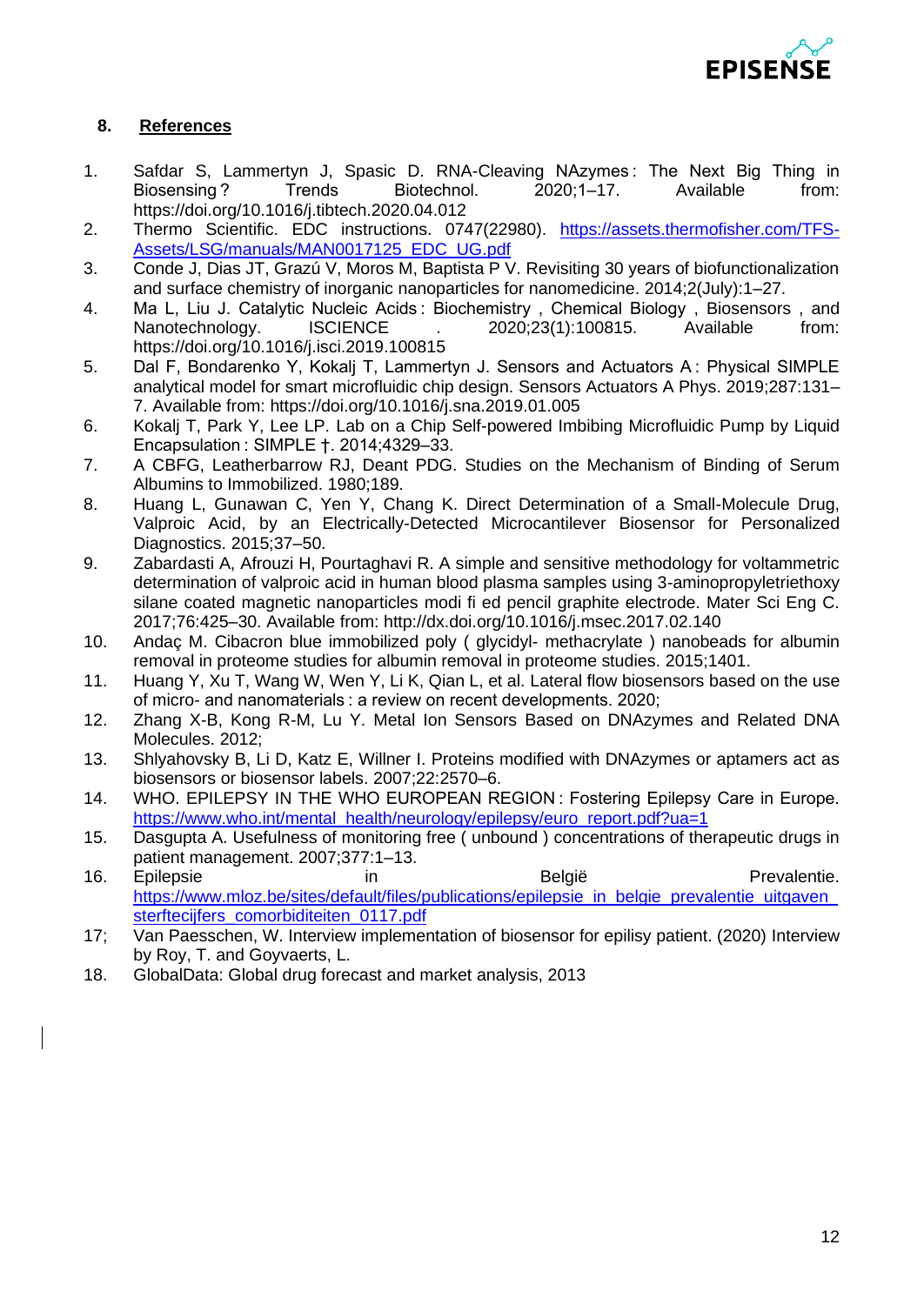

# **9. Appendix**

# **A. Sequence DNAzyme with linker**

# /5AmMC6**/**TTTTTTTTTTTTTTT *TGGTGA* GGCTAGCTACAACGA *GGTTGT*

- $\bullet$  /5AmMC6/ = Amino group
- PolyT spacer: 15 T nucleotides to ensure that substrate can bind to DNAzyme after conjugation to VPA
- Regular short DNAzyme

## **B. Sequence DNAzyme substrate**

FAM / *ACAACC* gu *CACCA* / IowaBlackFQ

- $\bullet$  FAM = fluorophore
- $\bullet$  lowaBlackFQ = quencher
- $\bullet$  gu = RNA bases, cleavage happens here
- *Complementary to substrate binding arms*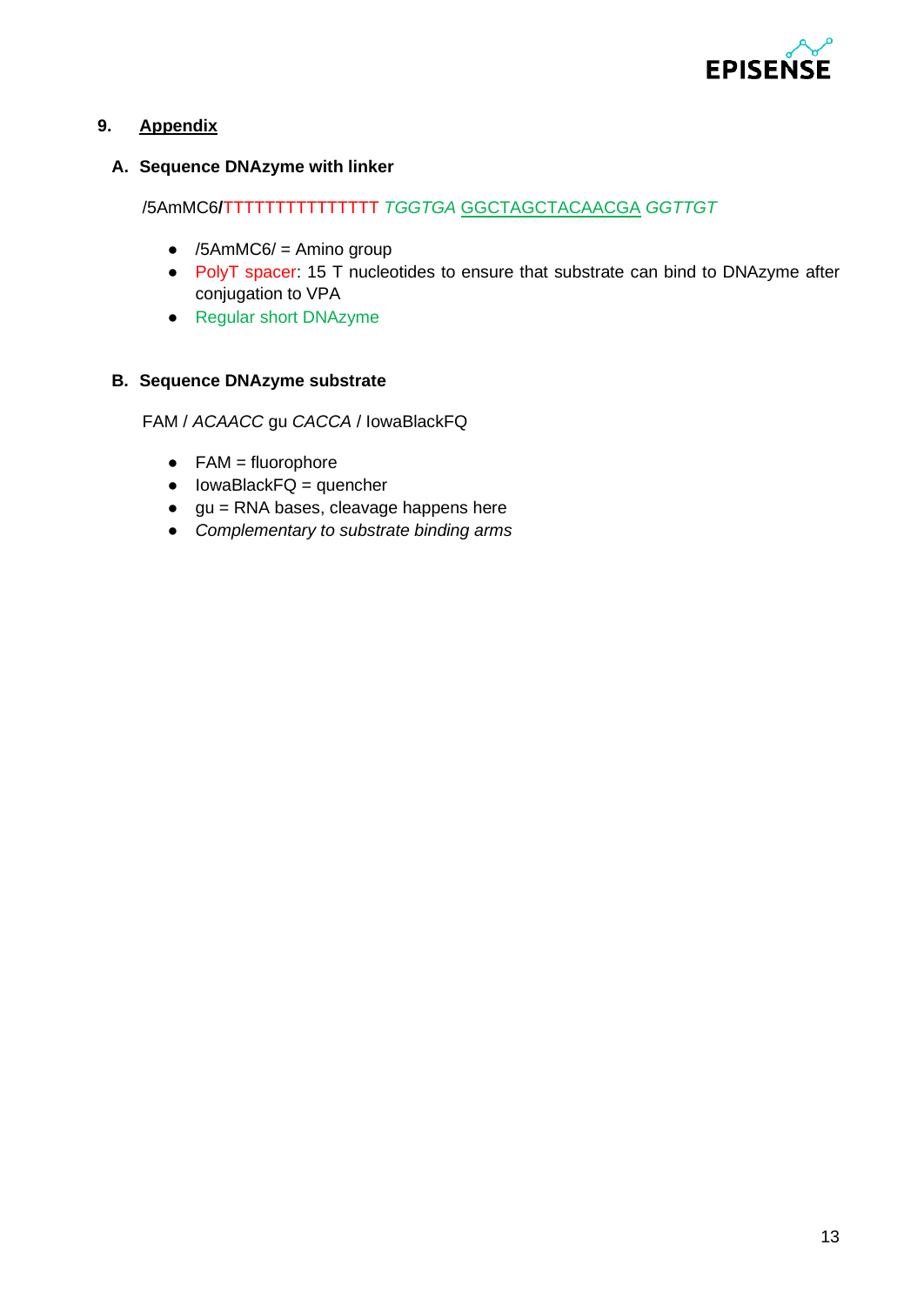

# **C. Business model**

| Key Partners                                                                                                | <b>Key Activities</b>                                                                                                                                  | Value Propositions                                                                                                                                                |                                               | Customer Relationships                                                                                                                                                         | Customer Segments                                                                                                                |
|-------------------------------------------------------------------------------------------------------------|--------------------------------------------------------------------------------------------------------------------------------------------------------|-------------------------------------------------------------------------------------------------------------------------------------------------------------------|-----------------------------------------------|--------------------------------------------------------------------------------------------------------------------------------------------------------------------------------|----------------------------------------------------------------------------------------------------------------------------------|
| . KU Leuven Research & Development<br>a) Organization and network<br>· KICK!                                | - Market studies upon doing expansions<br>pitch of key<br>Find doctors and neurologists<br>opinion leaders at conferences<br>Smart marketing strategy: | - Cost-effective treatment due to better<br>Fast, precise POCT device for TDM<br>- Time gain for all parties involved<br>For all customer segments<br>of free VPA |                                               | b) Initial stage: Network via KU Leuven<br>Later stage : Extensive network of<br>a) Trough neurologists that offer this<br>our business partner Mylan<br>treatment to patients | - Patients with underlying conditions:<br>1) - General Epileptic patients<br>· Hypo-albuminemia                                  |
| - Pharmabs - antibody deliverer<br>b) Production partners<br>- Micronit                                     | Linkedin<br>- Research and development<br>in strategic regions trough<br>to keep our edge                                                              | Ease of use through focus on design<br>Device that supports replaceable<br>cartridges for multiple drugs<br>and User experience<br>control                        |                                               | c) Our shared interest, i.e. growing<br>together in this market                                                                                                                | Status Epilepticus (emergency<br>· Kidney Impairment<br>· Hepatic disease                                                        |
| - Neurologists as key opinion leaders<br>c) Market expansion catalysts<br>(Wim Van Paesschen)<br>- Deloitte | - Licensing IP rights and maintaining<br>Things needed to perform well<br>them                                                                         | - Customer service for questions and<br>Guidelines how to work with device<br>experience exchange<br><b>Customer segments</b>                                     |                                               | Outline type of relationship established with<br>customers, how to acquire and retain them                                                                                     | reference centres for refractory epilepsy/<br>2) Doctors/medical professionals/<br>neurologists/general hospitals/<br>situation) |
| d) Distribution outsourcing<br>- Mylan                                                                      | ly with IP rights<br>Our cutting-edge technolog<br>Key Resources                                                                                       | 1) · Better control and trust over medication<br>- A vaild treatment for patients with<br>underlying conditions and Status<br>(no avalanche of different drugs)   |                                               | £<br>. Leuven university hospital: medical<br>professionals and specialists<br>Channels                                                                                        | 3) Pharmaceutical company with low<br>marketshare in valproate: Mylan<br>(our business partner)                                  |
| - Family friends and Fools<br>- Gemma Frisius Fonds<br>e) Funding<br>· Vlaio                                | - Specialised human resources (R&D, IT,<br>Laboratory and office infrastructure<br>Business)                                                           | 2) - Time gain translated into monetary<br>value, appointment twice as fast<br>- Less pressure on lab<br>Epilepticus                                              |                                               | · Epilepsy Foundation (International)<br>Epilepsy Liga (Belgium)                                                                                                               |                                                                                                                                  |
| - Venture Capitalists                                                                                       | - Suppliers and distribution network for<br>- Active network for collaborations with<br>EpiSense devices and cartridges<br>marketing and IP rights     | access to their network, we promise a<br>3) In exchange for the distribution and<br>higher market share for their brand<br>product Valproate Mylan                |                                               | Word of mouth to friends, family and contacts<br>· Conferences<br>Sponsorings<br>· Linkedin                                                                                    |                                                                                                                                  |
| Who can help leverage business model<br>with key resources they own                                         | infrastructure you need to create, deliver and<br>Indispensable assets in business model,<br>capture value                                             | Bundles/products/services that create value<br>for each customer segment                                                                                          |                                               | Touchpoints interact and deliver value<br>to customers                                                                                                                         | People + organizations for who we create value                                                                                   |
| Cost Structure<br>Fixed costs                                                                               | Variable costs<br>·R&D                                                                                                                                 | · One-lime costs                                                                                                                                                  | · Device sales (6950/unit)<br>Revenue Streams |                                                                                                                                                                                |                                                                                                                                  |
| - Infrastructure                                                                                            | - Cost of device (€250/device<br>- Cost of cartridge (E5/unit)                                                                                         | Market study                                                                                                                                                      | · Cartridge sales (€25/unit)                  |                                                                                                                                                                                |                                                                                                                                  |
| - Services: website and customer service<br>· Personnel<br>· IP costs                                       | - Outsourcing of device (€ 125/unit)<br>- Outsourcing of cartridge (€ 0.95/unit)<br>- Marketing and sales administration                               | - CE and trademark rights<br>for proof of concept<br>· Clinical study                                                                                             |                                               | (See appendix for full calculation of revenue and costs for a 7 year outlook)<br>11 million seed capital trough funding                                                        |                                                                                                                                  |
|                                                                                                             |                                                                                                                                                        |                                                                                                                                                                   |                                               | How and through which mechanisms value is captured                                                                                                                             |                                                                                                                                  |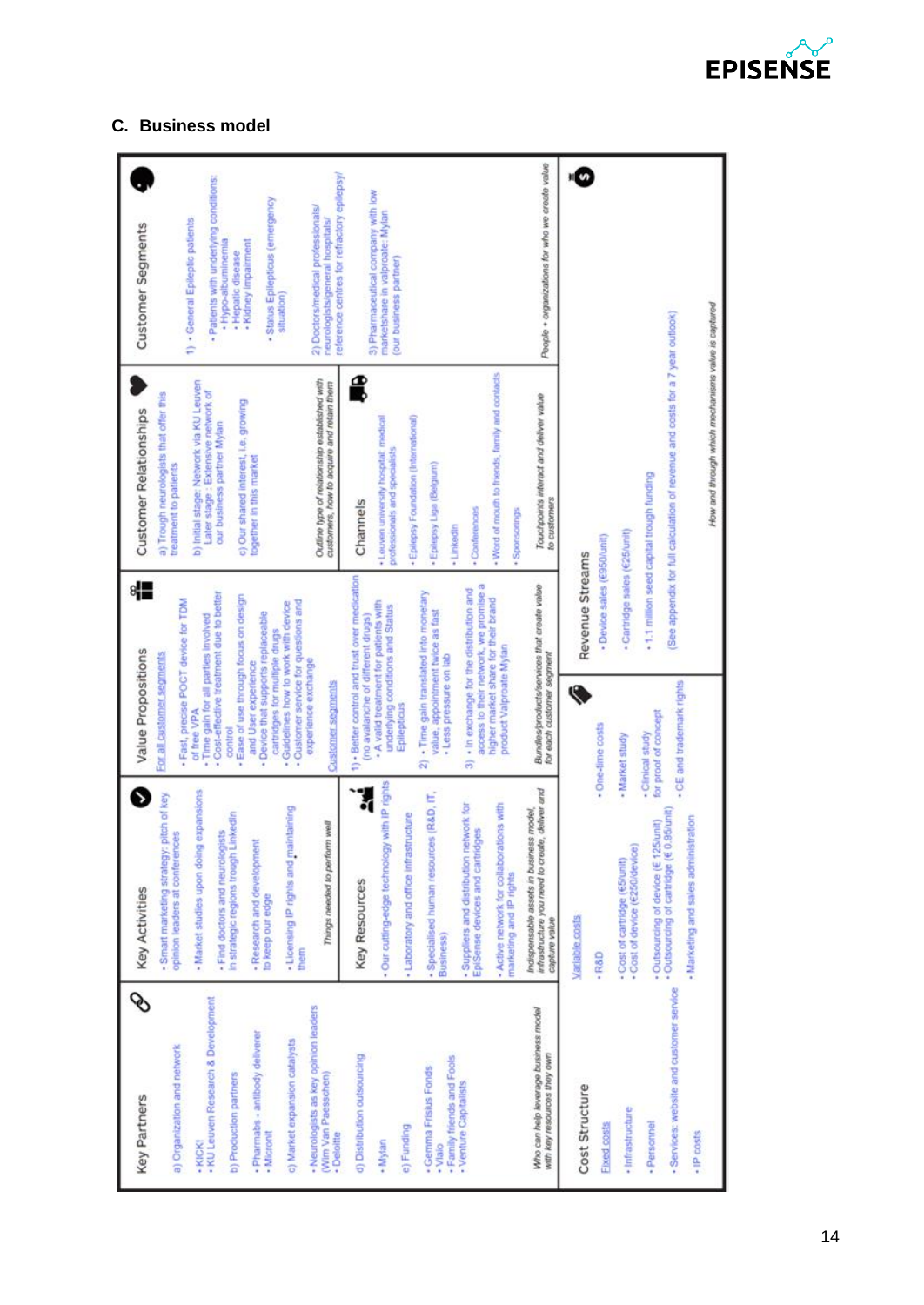

# **D. Team contribution in detail**

**Aditya Badola** is a member of the entrepreneurship and technology development team. He contributed in the brainstorming of business-plan ideas, designing the biosensor device and creating the website for the EpiSense platform [\(https://episense.net/\)](https://episense.net/)

**Yanjing Li** is part of the bioassay team and communication team who mainly worked in the bioassay team, participating in idea raising and feasibility discussion. Besides, he was also responsible for posting on social media.

**Ine Mols** is as a team captain in charge of organizing team meetings, communication with SensUs and other outside partners/organisations and she makes sure the team meets the deadlines. Besides that, she is part of the bioassay team in which she contributed in the literature studies, team discussions and performed the experiments in the lab.

**Torben Roy** is part of the technology team, entrepreneurship team and the sponsoring team. He is one of the main members in the lab and helped brainstorming and setting up the technology plan. He also contributed to finding sponsors, interviewing, setting up the business plan and creating the logo.

**Marina Ventouratou** is a member of the bioassay, the communication as well as the sponsoring team. She is involved in the brainstorming, the feasibility discussion and the literature research. She also contributed to the dissemination of our work through our team's social media accounts and to finding sponsors.

**Minerva Corrales** is part of the bioassay as well as the sponsoring team. In the beginning she was actively searching for literature information and creating the brochure that we used to look for sponsors. She is also one of the members working in the lab testing and optimizing the theoretical idea.

**Gabriela Rath** is an active member of the Bioassay team and the communication team. She contributed to brainstorming sessions, literature studies, and feasibility discussions. Gabriela was also responsible for the Facebook page and helped in the organization and frequency of posts on social media, as well as the Instagram Take Over and Vlog Competition.

**Chinmay Pendse** is a member of the technology and the communication teams. He helped generate and execute new ideas for social media posts and to prepare the team mission statement. He also participated in team discussions and worked in the lab to test the technology feasibility.

**Laurens Goyvaerts** is the team leader of the technology and entrepreneurship teams. He contributed in establishing a proof of concept of the magnetic beads and albumin trapping specifically next to the user-interface. Moreover, he helped in making the business plan, doing the interviews and surveys.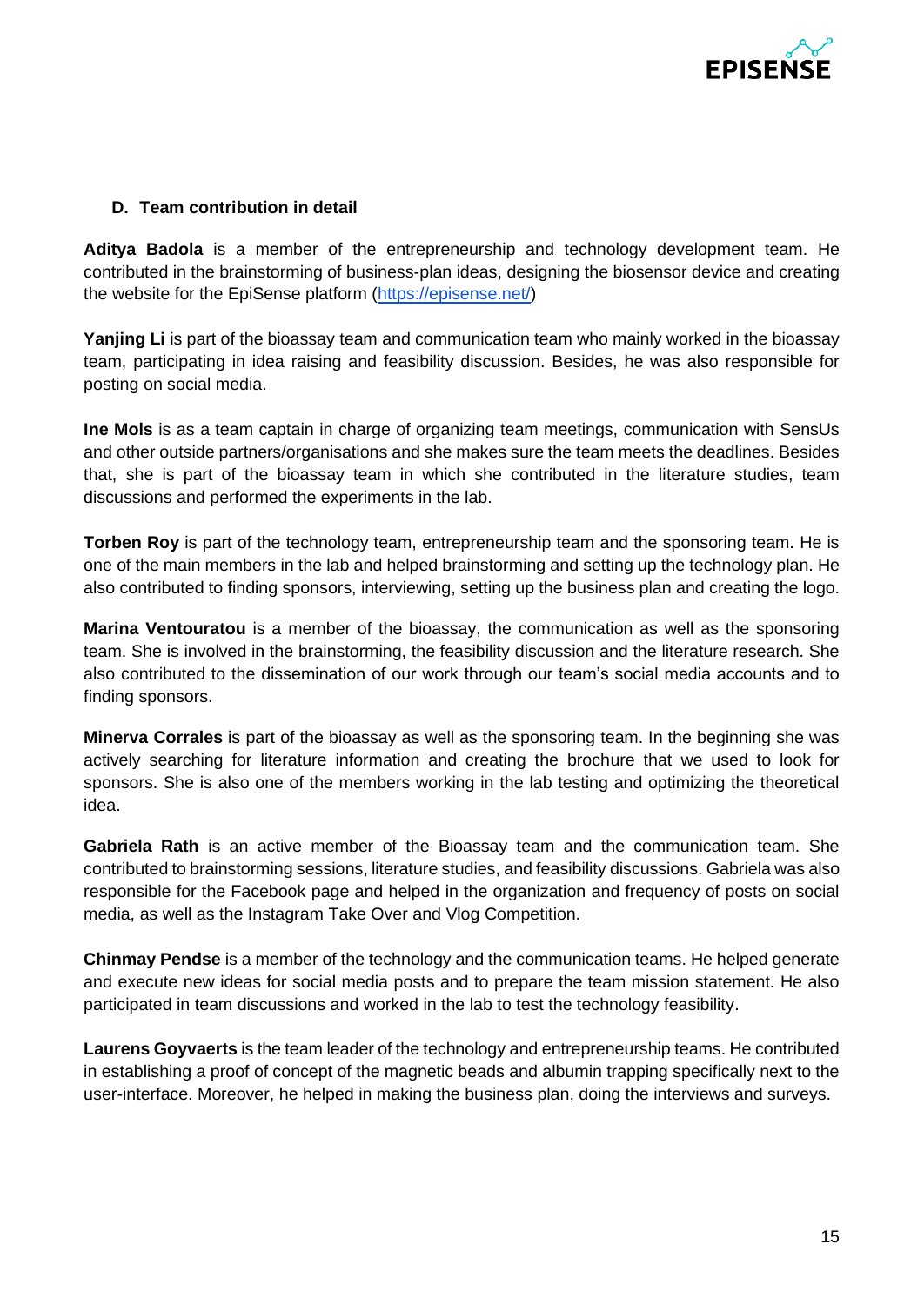

**Roozbeh Yazdanpanah** is a member of the technology and communication team. He has mostly contributed to the feasibility discussions and literature reviews for the magnetic nanoparticles concept and brainstorming sessions with other team members.

**Sruja Dave** is part of the technology team. She contributed in the literature survey and feasibility discussions.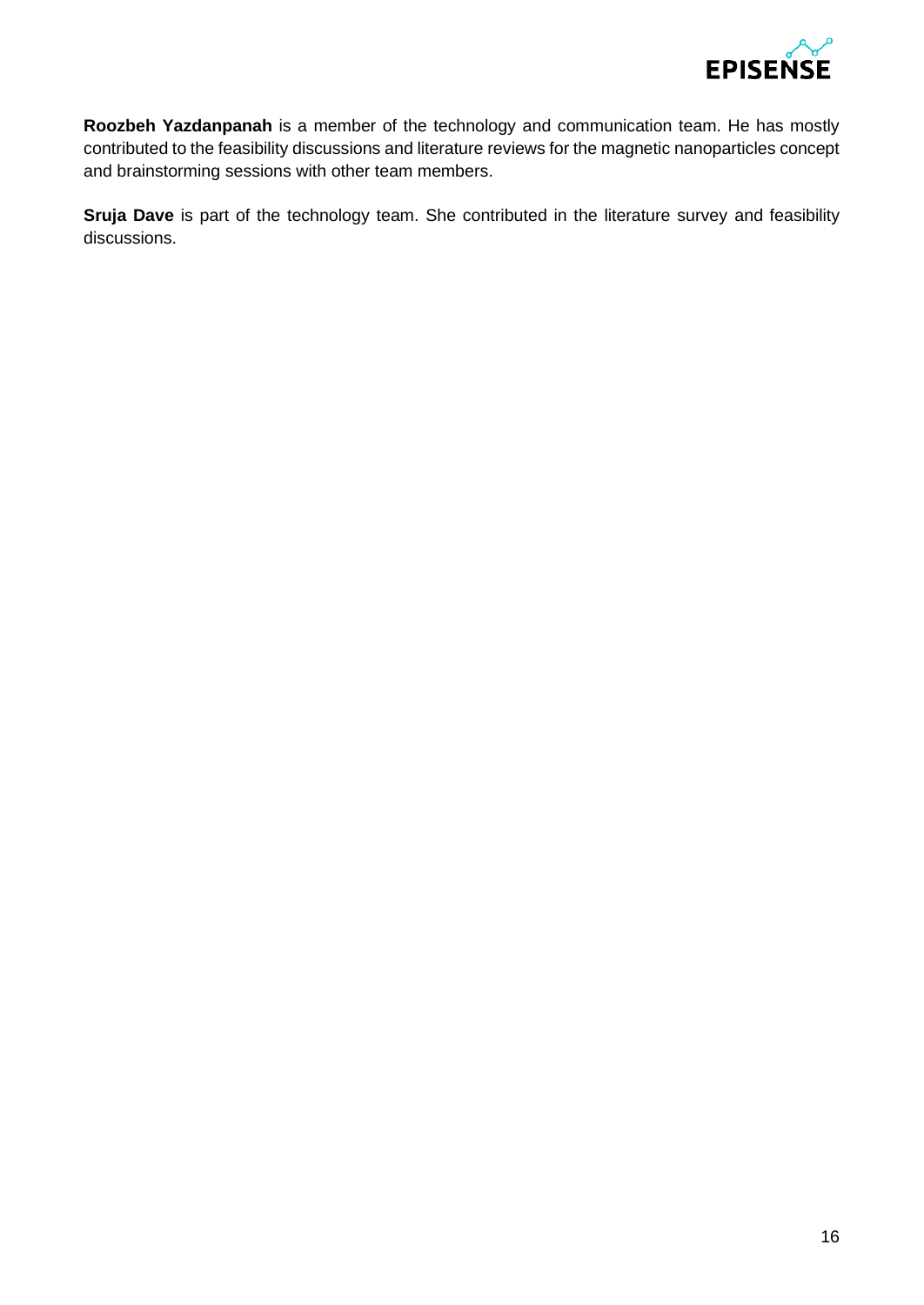| <b>EpiSense</b>                                                |                  | 2020 (Sep-Dec) |                | 2021        |                | 2022           |                | 2023 |                         | 2024  |          | 2025<br><b>P&amp;L statement in EUR</b> |           | 2026           |             | 2027   |           |
|----------------------------------------------------------------|------------------|----------------|----------------|-------------|----------------|----------------|----------------|------|-------------------------|-------|----------|-----------------------------------------|-----------|----------------|-------------|--------|-----------|
| Date                                                           | 11th August 2020 |                |                |             |                |                |                |      | Start product to market |       |          |                                         |           |                |             |        |           |
|                                                                |                  | 2020           |                | 2021        |                | 2022           |                | 2023 |                         | 2024  |          | 2025                                    |           |                | 2026        | 2027   |           |
| Revenue streams (EUR)                                          |                  |                | $\overline{0}$ |             | $\overline{0}$ |                | $\overline{0}$ |      | 171500                  |       | 691675   |                                         | 1272075   |                | 2775200     |        | 4262375   |
|                                                                |                  |                |                |             |                |                |                |      |                         |       |          |                                         |           |                |             |        |           |
| EpiSense cartridge                                             | Unit Price (EUR) | 25             |                | 25          |                | 25             |                | 25   |                         | 25    |          | 25                                      |           | 25             |             | 25     |           |
|                                                                | #Units           | 0              | $\overline{0}$ | $\mathbf 0$ | $\overline{0}$ | $\overline{0}$ | $\mathbf 0$    | 6480 | 162000                  | 26451 | 661275   | 49059                                   | 1226475   | 106448         | 2661200     | 155295 | 3882375   |
| EpiSense biosensor device                                      | Unit Price (EUR) | 950            |                | 950         |                | 950            |                | 950  | 648                     | 950   | 629,7857 | 950                                     | 545,1     | 950            | 506,8952381 | 950    | 493       |
|                                                                | #Units           | $\mathbf 0$    | $\mathbf 0$    | $\mathbf 0$ | $\overline{0}$ | $\mathbf 0$    | $\mathbf 0$    | 10   | 9500                    | 32    | 30400    | 48                                      | 45600     | 120            | 114000      | 400    | 380000    |
| <b>Total devices</b>                                           |                  |                |                |             |                |                |                | 10   |                         | 42    |          | 90                                      |           | 210            |             | 315    |           |
| Cost of Goods Sold (EUR)                                       |                  |                | $\overline{0}$ |             | 4975           |                | 5950           |      | 46590                   |       | 169383,5 |                                         | 309901,05 |                | 1195865,6   |        | 1599005,3 |
| <b>Material for production of Products/Services</b>            |                  |                |                |             |                |                |                |      |                         |       |          |                                         |           |                |             |        |           |
| EpiSense cartridge (Ab, magn NP, DNAzymes, ho Unit Price (EUR) |                  | 5              |                | 5           |                | 5              |                | 5    |                         | 5     |          | 5                                       |           | $\overline{5}$ |             | 5      |           |
|                                                                | #Units           | 0              | $\mathbf 0$    | 500         | 2500           | 1000           | 5000           | 7200 | 36000                   | 26451 | 132255   | 49059                                   | 245295    | 106448         | 532240      | 155295 | 776475    |
| EpiSense biosensor device                                      | Unit Price (EUR) | 250            |                | 250         |                | 250            |                | 250  |                         | 250   |          | 250                                     |           | 250            |             | 250    |           |
|                                                                | #Units           | 0              | $\mathbf 0$    | 8           | 2000           | $\mathbf 0$    | $\mathbf 0$    | 10   | 2500                    | 32    | 8000     | 48                                      | 12000     | 1500           | 375000      | 1800   | 450000    |
| <b>Outsourcing for production</b>                              |                  |                |                |             |                |                |                |      |                         |       |          |                                         |           |                |             |        |           |
| EpiSense cartridge                                             | Unit Price (EUR) | 0,95           |                | 0,95        |                | 0,95           |                | 0,95 |                         | 0,95  |          | 0,95                                    |           | 0,95           |             | 0,95   |           |
|                                                                | #Units           | 0              | $\mathbf 0$    | 500         | 475            | 1000           | 950            | 7200 | 6840                    | 26451 | 25128,45 | 49059                                   | 46606,05  | 106448         | 101125,6    | 155295 | 147530,25 |
| EpiSense biosensor device                                      | Unit Price (EUR) | 0              |                | 0           |                | 0              |                | 125  |                         | 125   |          | 125                                     |           | 125            |             | 125    |           |
|                                                                | #Units           | $\mathbf 0$    | $\overline{0}$ | $\mathbf 0$ | $\overline{0}$ | $\mathbf 0$    | $\mathbf 0$    | 10   | 1250                    | 32    | 4000     | 48                                      | 6000      | 1500           | 187500      | 1800   | 225000    |
| <b>GROSS MARGIN (EUR)</b>                                      |                  |                | $\overline{0}$ |             | $-4975$        |                | $-5950$        |      | 124910                  |       | 522291,6 |                                         | 962173,95 |                | 1579334,4   |        | 2663369,8 |
| (Revenue-Cost of Goods)                                        |                  |                |                |             |                |                |                |      |                         |       |          |                                         |           |                |             |        |           |

|--|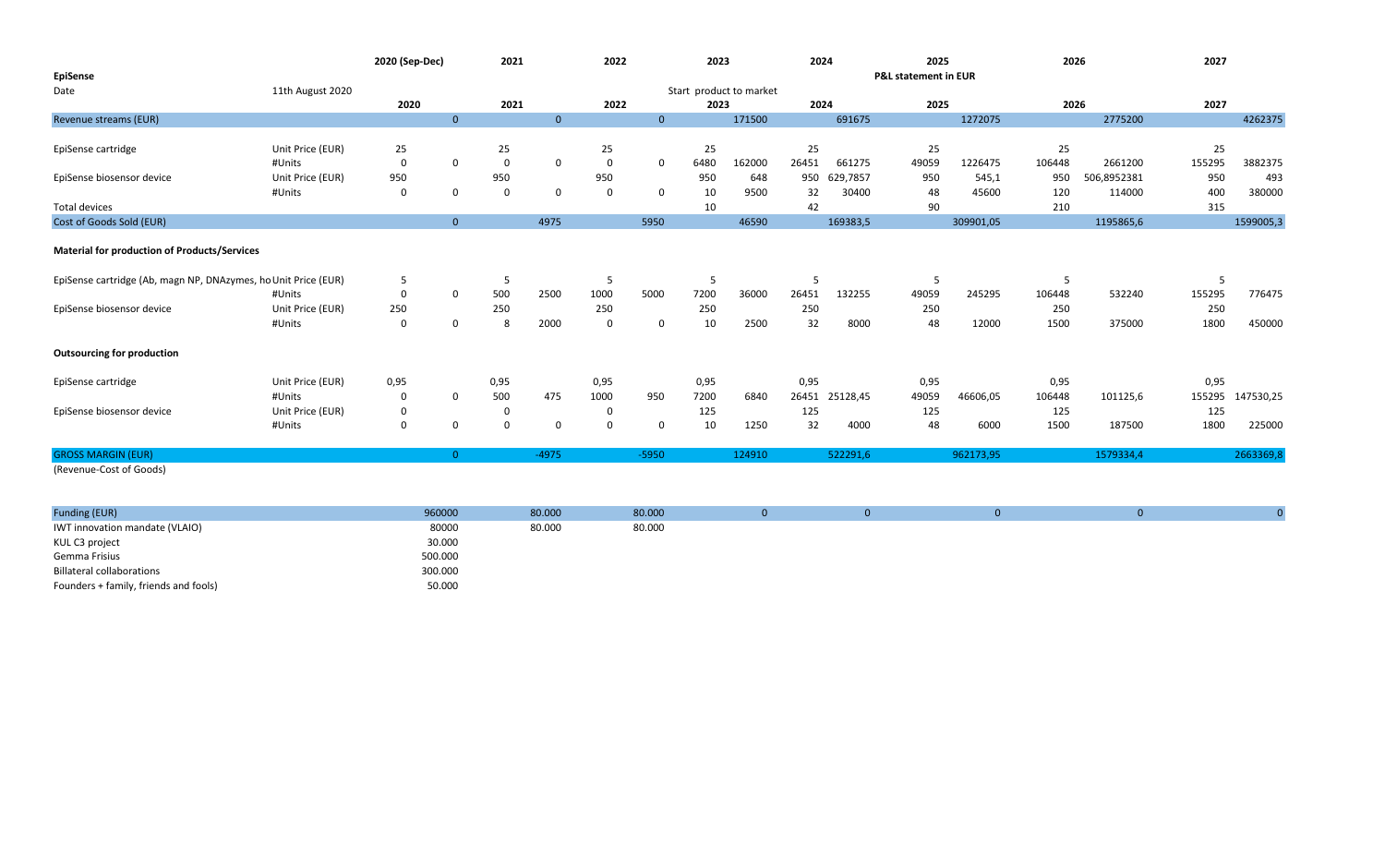| <b>EpiSense</b>                |                  | 2020 (Sep-Dec) |            | 2021   |        | 2022   |        | 2023                    |          | 2024     |            | 2025<br><b>P&amp;L statement in EUR</b> |              | 2026        |             | 2027        |             |
|--------------------------------|------------------|----------------|------------|--------|--------|--------|--------|-------------------------|----------|----------|------------|-----------------------------------------|--------------|-------------|-------------|-------------|-------------|
| Date                           | 11th August 2020 |                |            |        |        |        |        | Start product to market |          |          |            |                                         |              |             |             |             |             |
|                                |                  | 2020           |            | 2021   |        | 2022   |        | 2023                    |          | 2024     |            | 2025                                    |              | 2026        |             | 2027        |             |
| Personnel (EUR) (bruto salary) |                  |                | 144666,7   |        | 434000 |        | 445580 |                         | 457507,4 |          | 473792,6   |                                         | 486446,401   |             | 499479,7927 |             | 512904,19   |
|                                |                  |                |            |        |        |        |        |                         |          |          |            |                                         |              |             |             |             |             |
| CEO                            | Cost per year    | 50000          |            | 150000 |        | 154500 |        | 159135                  |          | 163909,1 |            | 168826,3215                             |              | 173891,1111 |             | 179107,8445 |             |
|                                | #FTEs            |                | 50000      |        | 150000 |        | 154500 |                         | 159135   |          | 1 163909,1 |                                         | 1 168826,322 |             | 173891,1111 |             | 1 179107,84 |
| Head of R&D                    | Cost per year    | 33333,33       |            | 100000 |        | 103000 |        | 106090                  |          | 109272,7 |            | 112550,881                              |              | 115.927     |             | 119405,2297 |             |
|                                | #FTEs            |                | 1 33333,33 |        | 100000 |        | 103000 |                         | 106090   |          | 1 109272,7 |                                         | 1 112550,881 |             | 115927,4074 |             | 1 119405,23 |
| Head of manufacturing          | Cost per year    | 33333,33       |            | 100000 |        | 103000 |        | 106090                  |          | 109272,7 |            | 112550,881                              |              | 115927,4074 |             | 119405,2297 |             |
|                                | #FTEs            |                | 1 33333,33 |        | 100000 |        | 103000 |                         | 106090   |          | 1 109272,7 |                                         | 1 112550,881 |             | 115927,4074 |             | 1 119405,23 |
| Biofluidics specialist (PhD)   | Cost per year    | 16000          |            | 48000  |        | 48000  |        | 48000                   |          | 48000    |            | 52000                                   |              | 52000       |             | 52000       |             |
|                                | #FTEs            |                | 16000      |        | 48000  |        | 48000  |                         | 48000    |          | 52000      |                                         | 52000        |             | 52000       |             | 52000       |
| Administrator                  | Cost per year    | 12000          |            | 36000  |        | 37080  |        | 38192,4                 |          | 39338,17 |            | 40518,31716                             |              | 41733,86667 |             | 42985,88268 |             |
|                                | #FTEs            |                | 12000      |        | 36000  |        | 37080  |                         | 38192,4  |          | 1 39338,17 |                                         | 1 40518,3172 |             | 41733,86667 |             | 1 42985,883 |
| Sales manager                  | Cost per year    |                |            |        |        |        |        | 100000                  |          | 103000   |            | 106090                                  |              | 109272,7    |             | 112550,881  |             |
|                                | #FTEs            |                |            |        |        |        |        |                         | 100000   |          | 103000     |                                         | 106090       |             | 327818,1    |             | 5 562754,41 |
| Other sales personel           | Cost per year    |                |            |        |        |        |        | 36000                   |          | 37080    |            | 38192,4                                 |              | 39338,172   |             | 40518,31716 |             |
|                                | #FTEs            | 0              |            |        |        |        |        |                         | 36000    |          | 37080      |                                         | 76384,8      |             | 118014,516  |             | 4 162073,27 |

| <b>General costs (EUR)</b>                                   | 258500  | 208.500 | 183.500 | 181.000 | 131000 | 131000 | 131000 | 131000 |
|--------------------------------------------------------------|---------|---------|---------|---------|--------|--------|--------|--------|
| Infrastructure                                               | 36000   | 36000   | 36000   | 36000   | 36000  | 36000  | 36000  | 36000  |
| IP (TM, simple + $CE$ + own + legal costs)                   | 22.500  | 22.500  | 27500   | 45.000  | 45000  | 45000  | 75.000 | 75.000 |
| R&D costs                                                    | 200.000 | 150.000 | 120.000 | 100.000 | 50.000 | 50.000 | 20.000 | 20.000 |
|                                                              |         |         |         |         |        |        |        |        |
| Clinical study cost (we pay patients pay-back by government) |         | 8333    | 16667   |         |        |        |        |        |

| <b>Sales and Marketing</b>                       | 7.000 | 32000 | 32000 | 245000  | 251080      | 445474,8 | 710832,616 | 749827,67 |
|--------------------------------------------------|-------|-------|-------|---------|-------------|----------|------------|-----------|
| Marketing and sales costs                        | 2.000 | 2000  | 2000  | 400C    | 6000        | 8000     | 10000      | 20000     |
| Website                                          | 5.000 | 5000  | 5000  | 5000    | <b>5000</b> | 5000     | 5000       | 5000      |
| Market Studies + networking                      |       | 25000 | 25000 | 100.000 | 100.000     | 250.000  | 250.000    |           |
| <b>REMARK:</b> Sales Team is in this total price |       |       |       |         |             |          |            |           |

| 445474,8 | 710832,616 | 749827,67 |
|----------|------------|-----------|
| 8000     | 10000      | 20000     |
| 5000     | 5000       | 5000      |
| 250,000  | 250.000    |           |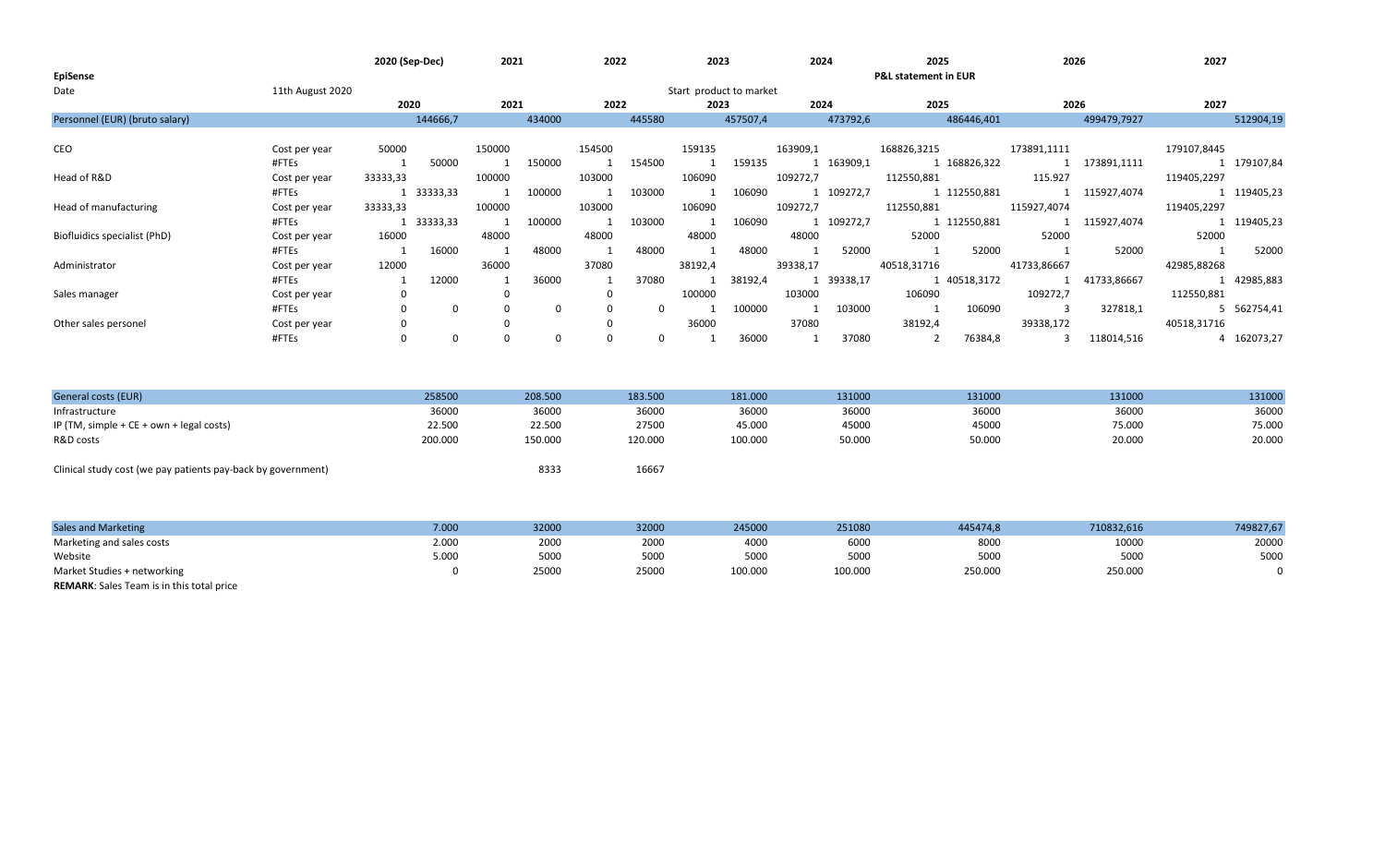|                 | Year                | 2020      | 2021      | 2022         | 2023      | 2024       | 2025         | 2026       | 2027      |
|-----------------|---------------------|-----------|-----------|--------------|-----------|------------|--------------|------------|-----------|
| Revenue streams |                     |           |           |              |           |            |              |            |           |
|                 | Device              | 0         | 0         | $\mathbf{0}$ | 9500      | 30400      | 45600        | 114000     | 380000    |
|                 | Cartridge           | 0         | 0         | 0            | 162000    | 661275     | 1226475      | 2661200    | 3882375   |
|                 | Funding             | 960000    | 80000     | 80000        | 0         | 0          | $\mathbf{0}$ | 0          | 0         |
|                 | Total revenue       | 960000    | 80000     | 80000        | 171500    | 691675     | 1272075      | 2775200    | 4262375   |
| Costs           |                     |           |           |              |           |            |              |            |           |
|                 | COGs                | 0         | $-4975$   | $-5950$      | -46590    | $-169383$  | $-309901$    | -1195866   | -1599005  |
|                 | Personnel           | $-144667$ | -434000   | -445580      | -457507   | -473793    | $-486446$    | -499480    | $-512904$ |
|                 | General costs       | $-258500$ | $-208500$ | $-183500$    | $-181000$ | $-131000$  | $-131000$    | $-131000$  | $-131000$ |
|                 | Sales and marketing | $-7000$   | $-32000$  | $-32000$     | $-245000$ | $-251080$  | $-445475$    | $-710833$  | $-749828$ |
|                 | Total costs         | -410167   | $-679475$ | $-667030$    | -930097   | $-1025256$ | -1372822     | $-2537178$ | -2992737  |
| Net income      |                     | 549833,3  | -599475   | -587030      | -758597   | -333581    | $-100747$    | 238022     | 1269638   |

|                                                                                              | 2020     | 2021                                                              | 2022  | 2023                                            | 2024 | 2025                                     | 2026 | 2027 |
|----------------------------------------------------------------------------------------------|----------|-------------------------------------------------------------------|-------|-------------------------------------------------|------|------------------------------------------|------|------|
| Total revenue                                                                                | 960000   | 80000                                                             | 80000 |                                                 |      | 189499 793956,8 1698157 4008526 11805792 |      |      |
| Total costs                                                                                  | 410166.7 | 677475                                                            |       | 666030 922897,4 1019058 1408128 2674931 4331047 |      |                                          |      |      |
| Profit                                                                                       |          | 549833,3 -597475 -586030 -733398 -225101 290028,7 1333595 7474745 |       |                                                 |      |                                          |      |      |
| Cumulative profit/debt 549833,3 -47641,7 -633672 -1367070 -1592171 -1302142 31452,85 7506198 |          |                                                                   |       |                                                 |      |                                          |      |      |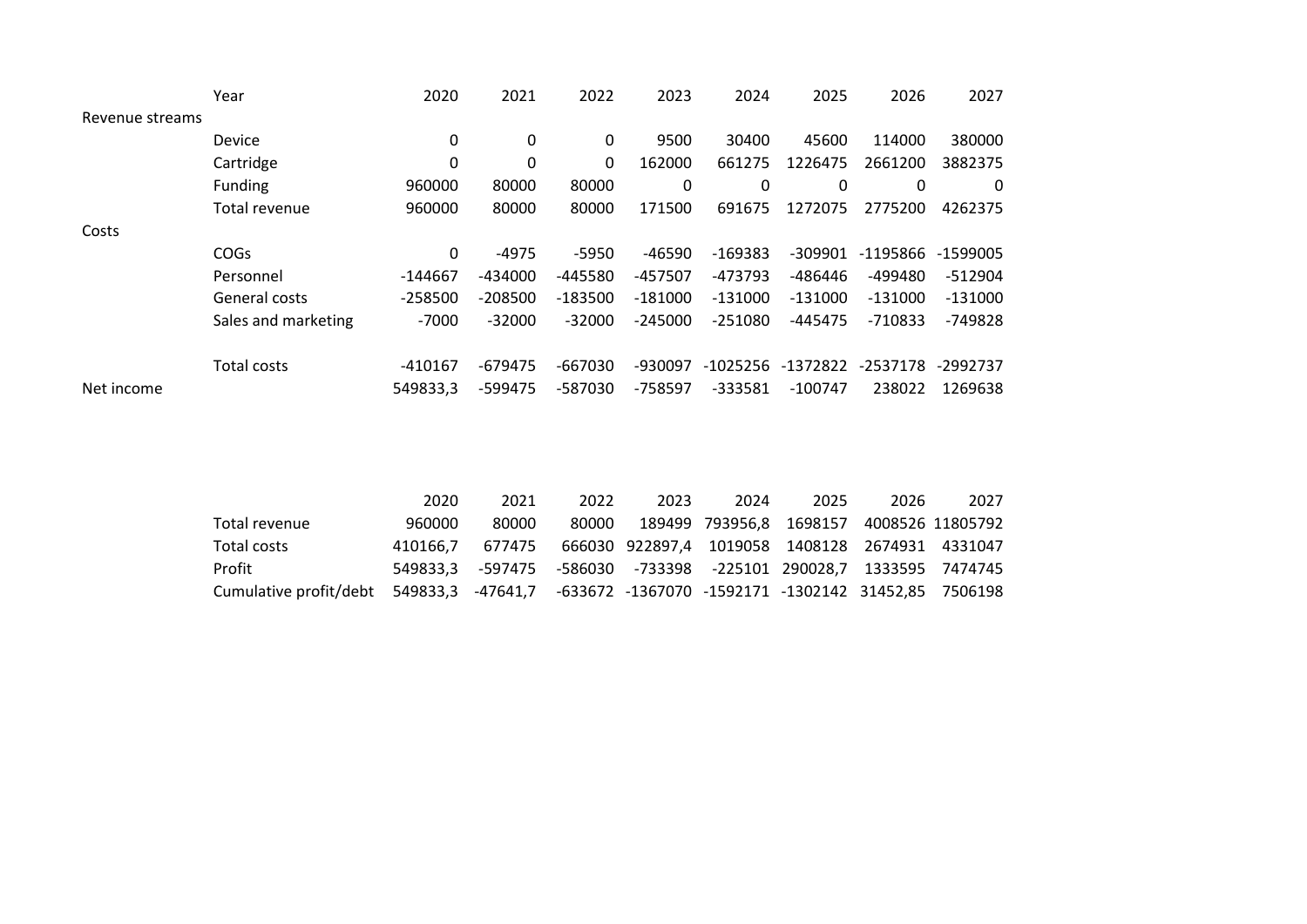## **Detailed calculation of cost structure and revenue streams to incorporate into excel file**

8000 people in Belgium who use valproate (extrapolated) [1]



90% epilepsy = 7200 patients

Total persons in Europe 27 member states. As of 1 February 2020, the population of the EU is about 445 million people. [2]

 $+$  Switzerland  $+$  Norway  $+$  Balkan  $=$  45 million  $=$  490 million

0.6-1.2 % active epilepsy out of 490 million [3]

490 million  $* 1\% = 4.9$  million so 5 million in Europe

## **2023**

2880

4 Epilepsy centres =  $0.4*7200 = 2880 * 2.25 = 6480$  cartridges

648 per device per year

## **2024**

 $7200/66000 = 11%$ 

11% scaling up to 16% estimate

16% of 66 000 = 10500

(10500 - 7200 = 3300 extra patients )

60 % instead of 40 %

 $0.6*10500 = 6300 * 2.25 = 14175$ 

 $14175/42$  devices = 338

Nederland + Luxemburg

 $11 \% * (120\,000 + 4000) = 13640$  [2]

 $13640 * 0.4 = 5456$ 

## **Total patients**

 $5456+6300=11756$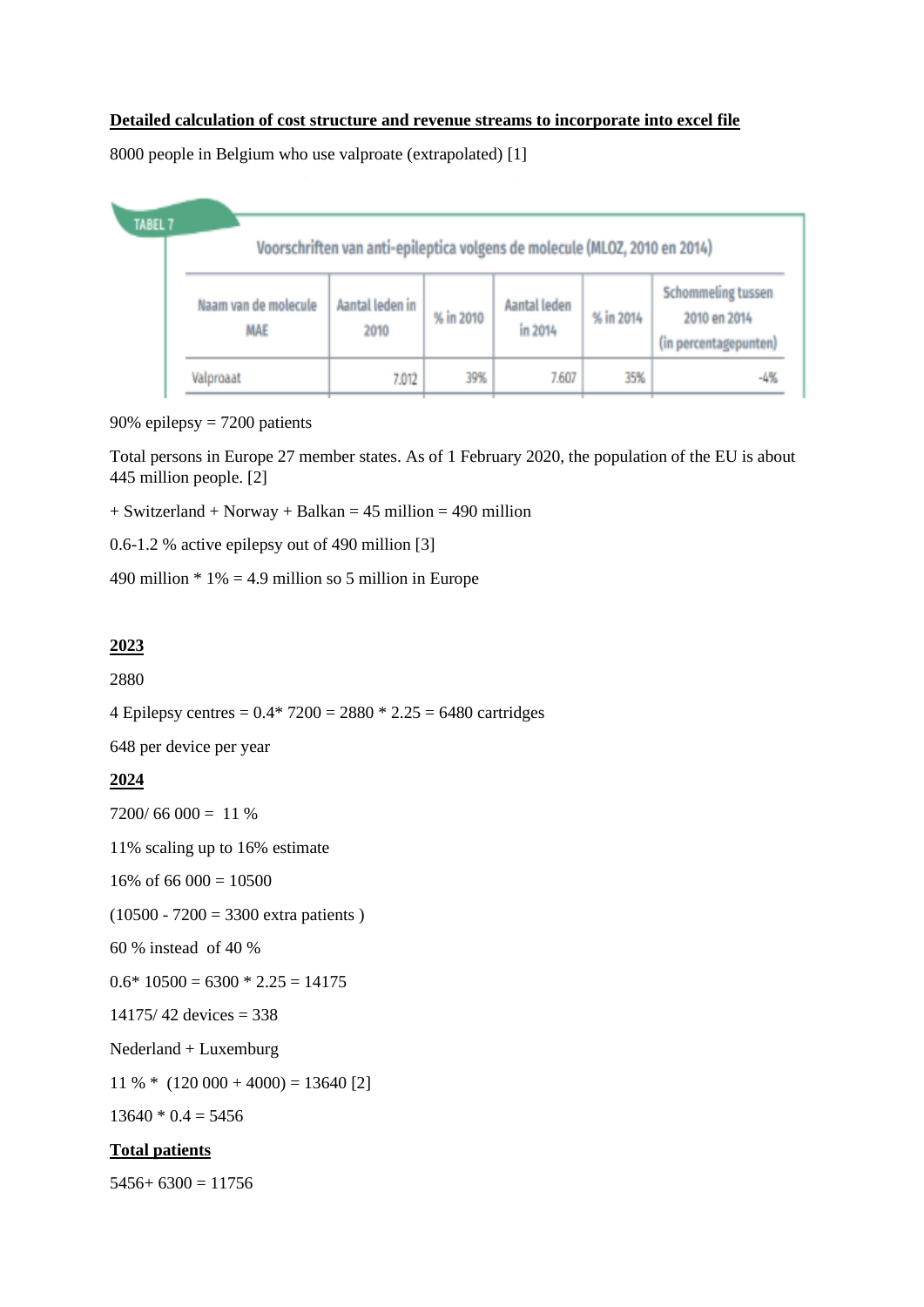## **Total cartridges**

 $11756 * 2.25 = 26451$ 

 $26451/42 = 630$  per device per year

## **2025**

20 % Belgium and 16 % the Netherlands and Luxembourg

 $0.2 * 66 000 = 13200$ 

 $13200 * 0.75 = 9900$ 

 $6 * 124 000 = 19840$ 

 $19840 * 0.6 = 11904$ 

## **Total patients**

 $9900 + 11904 = 21804$ 

## **Total cartridges**

 $21804 * 2.25 = 49059$ 

 $49059/90 = 545$  cartridges per device per year

## **2026**

We think our expansion in the first year is going to have troubles so we assume we could reach 3% of the total VPA usage in Europe.

11 % \* 4.7 million = 517 000

 $0.03 * 517\,000 = 15\,510$  extra in Europe due to problems with starting up

## **The rise in patients in Benelux**

100 % total valproate users in Belgium = 13200 (everyone that uses this valproate can be reached, we assume that there is no further increase in VPA so we stay on 20%)

 $20\% * 124\,000 = 24800$  in Netherlands and Luxembourg

 $0.75 * 24800 = 18600$ 

## **Total patients in Europe**

 $18600 + 13200 + 15510 = 47310$ 

 $47310 * 2.25 = 106448$ 

 $106448 / 210 = 507$  cartridges per device per year.

## **2027**

We assume that we will reach 6 % of the total VPA usage in Europe (raw estimate)

We assume that 11% is harder to scale up here to 16%, so we stay stuck on 517 000 VPA usage

 $0.06 * 517 000 = 31 020$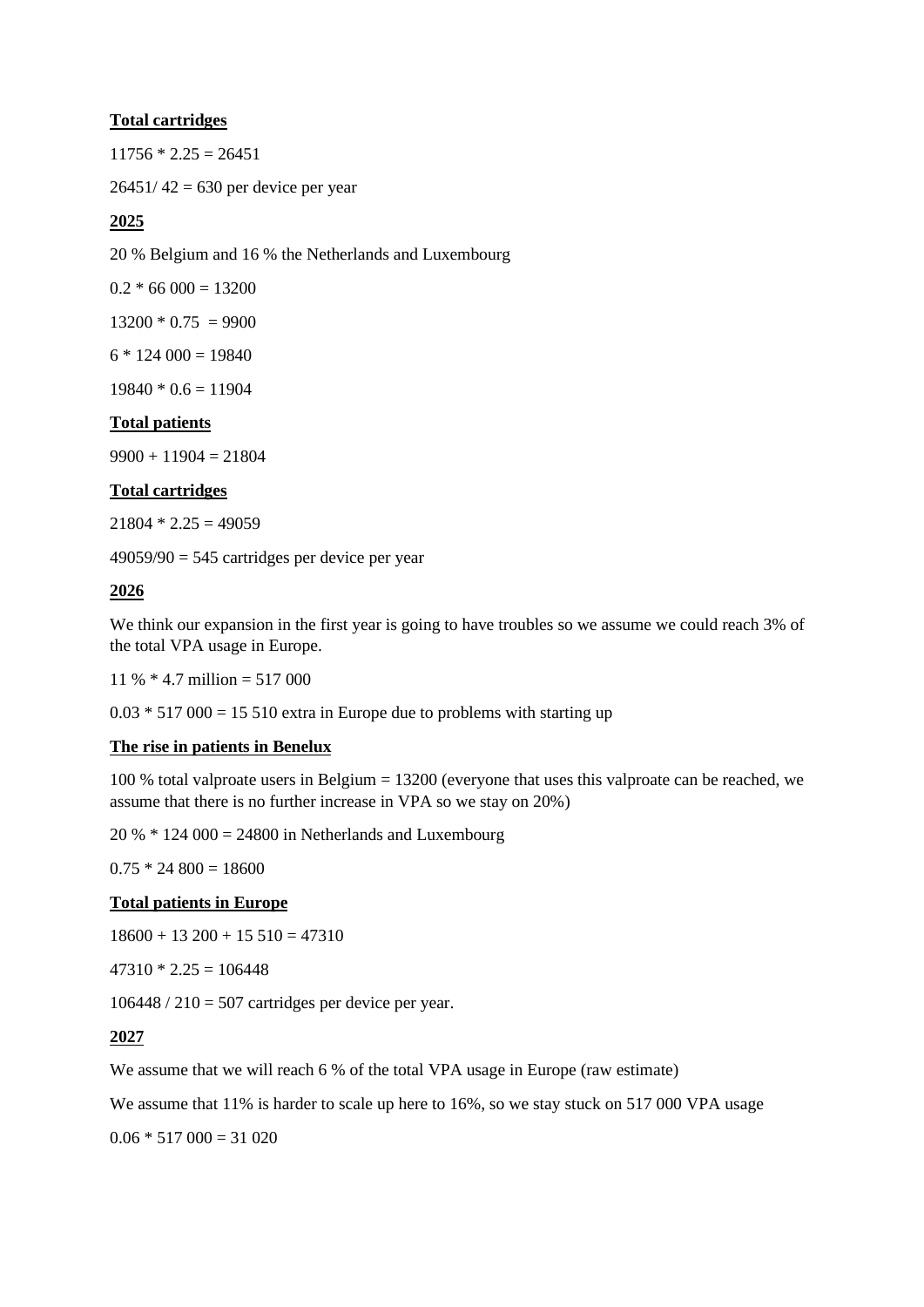Now also full saturation (100%) in NE and LUX (1 year of lagging on BE) so 24 800

We assume stagnation on total users in BE so we are stuck on 13 200

#### **Total patients in Europe**

 $13200+24800+31020=69020$ 

Total cartridges:  $69020 * 2.25 = 155295$ 

155 295 /315 = 493 cartridges per device per year

|      | Total addressable market      |                              |
|------|-------------------------------|------------------------------|
|      | Europe                        | <b>Benelux</b>               |
| 2023 | 2880/5 million= $0.06 \%$     | $2880 / 66000 = 4.4 \%$      |
| 2024 | 11756 / 5 million = $0.24 \%$ | $11756 / (66000 + 124000) =$ |
|      |                               | $6.2\%$                      |
| 2025 | $21804/5$ million = 0.44 %    | $21804 / (66000 + 124000) =$ |
|      |                               | 11.5%                        |
| 2026 | 47310 / 5 million = $0.9\%$   | $31800/190000 = 16.7\%$      |
| 2027 | 69020 / 5 million = $1.3 \%$  | 38 000 / 190 000 = 20 $\%$   |

## **Revenue stream pharma player:**

11 % valproate initial

Scalable due to our device to 16 %

5% increase in usage for them, based on drug usage in Benelux the past 4 years

So distribution cost taken over by pharma player and in return VPA usage increases

 $7200 / 66000 = 11\%$ 

9 % (only Depakine in Europe) \* 4.8 million = 432 000

Estimate that we can bring it to 12 percent in Europe  $= 576 000$ 

Gain =  $576\,000 - 432\,000 = 144\,000$ 

144 000 \* unit cost of valproate

Market share of Mylan of these 144 000 is 10 % as an estimate

Thus resulting in 14 400

300 mg [4]

100 tablets per pack =  $\epsilon$  10.06 [4]

Assumption (600-2000 mg) so 1200 mg per day, so 4 tablets (2 doses per day) [5]

25 days with 1 pack

 $365 / 25 = 15$  packs per year needed

 $15*10.06 = \text{\textsterling}151$ 

€151  $*$  14 400 new patients = € 2 174 400 is new income for pharma player per year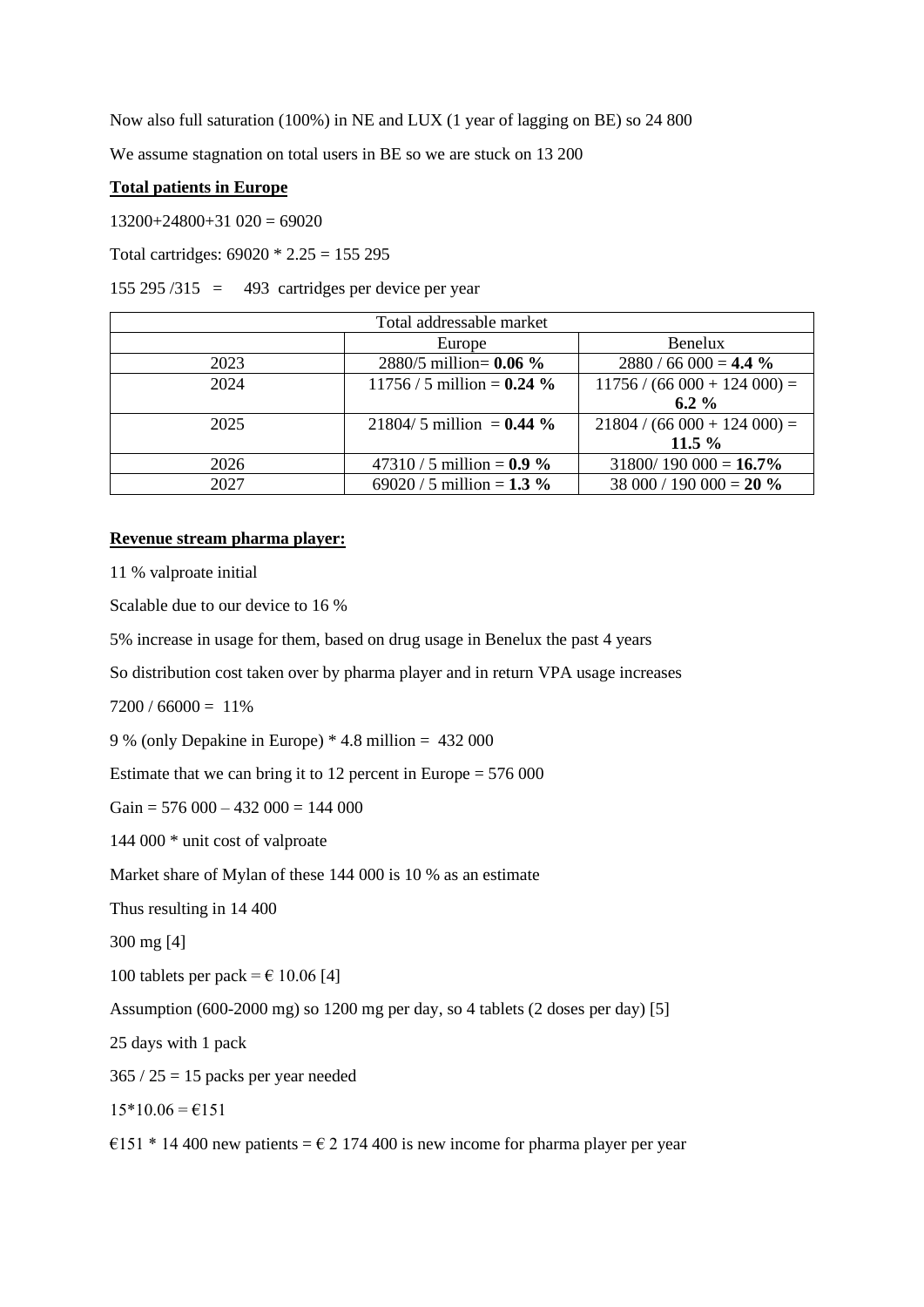| Year | <b>Total patients</b> | cartridges | cartridges per |
|------|-----------------------|------------|----------------|
|      |                       |            |                |
| 2023 | 2880                  | 6480       | 648            |
| 2024 | 11756                 | 26451      | 630            |
| 2025 | 21804                 | 49059      | 545            |
| 2026 | 47310                 | 106448     | 507            |
| 2027 | 69020                 | 155295     | 493            |

## Final numbers for profit and loss statement

# Total addressable market Europe



# Total addressable market Benelux